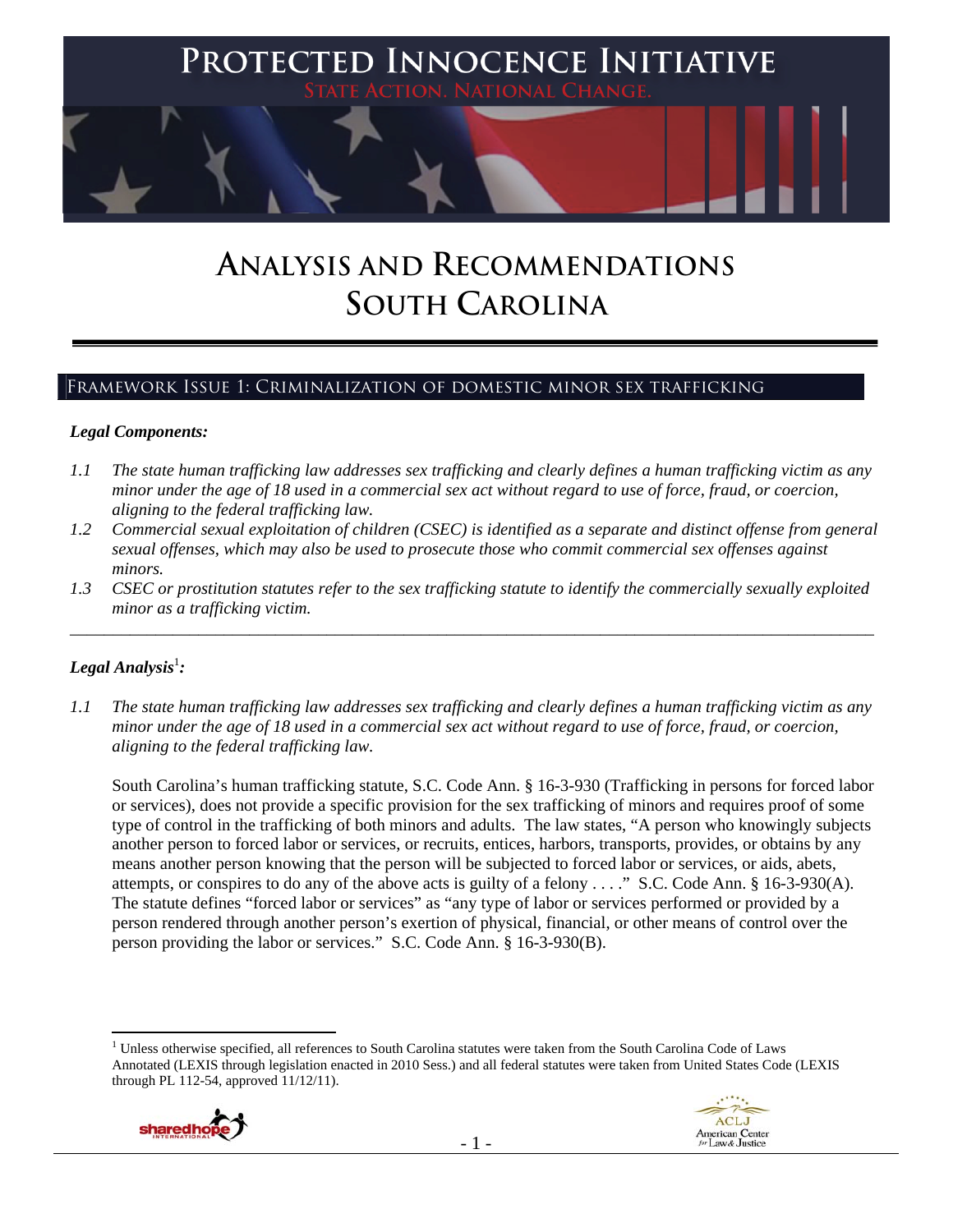- 1.1.1 Recommendation: Amend S.C. Code Ann. § 16-3-930 (Trafficking in persons for forced labor or services) to eliminate the requirement to prove "forced labor or services" in the sex trafficking of minors under the age of  $18.<sup>2</sup>$
- *1.2 Commercial sexual exploitation of children (CSEC) is identified as a separate and distinct offense from general sexual offenses, which may also be used to prosecute those who commit commercial sex offenses against minors.*

South Carolina has several statutes specifically criminalizing the commercial sexual exploitation of children. The following laws criminalize CSEC in South Carolina:

- 1. S.C. Code Ann. § 16-15-415 (Promoting prostitution of a minor defined). This statute states in subsection (A) that "[a]n individual commits the offense of promoting prostitution of a minor if he knowingly: (1) entices, forces, encourages, or otherwise facilitates a minor to participate in prostitution; or (2) supervises, supports, advises, or promotes the prostitution of or by a minor." S.C. Code Ann. § 16-15-415(A). This crime is a Class C felony. S.C. Code Ann. § 16-1-90(C). A conviction under this section is punishable by imprisonment for 3–20 years without eligibility for parole or suspended sentence for the first 3 years. S.C. Code Ann. §§ 16-15-415(C), 16-1-20(A)(3).
- 2. S.C. Code Ann. § 16-15-425 (Participating in prostitution of a minor defined). Under this statute, "An individual commits the offense of participating in the prostitution of a minor if he is not a minor and he patronizes a minor prostitute," which includes "(1) soliciting or requesting a minor to participate in prostitution; (2) paying or agreeing to pay a minor, either directly or through the minor's agent, to participate in prostitution; or (3) paying a minor, or the minor's agent, for having participated in prostitution, pursuant to a prior agreement." S.C. Code Ann. § 16-15-425(A). This crime is a Class F felony punishable by imprisonment for 2–5 years and the offender is not eligible for parole or suspended sentence for the first 2 years. S.C. Code Ann. §§ 16-15-425(C), 16-1-90(F), 16-1-20(A)(6).
- 3. S.C. Code Ann. § 16-15-395(A) (First degree sexual exploitation of a minor defined) states,

(A) An individual commits the offense of first degree sexual exploitation of a minor if, knowing the character or content of the material or performance, he:

(1) uses, employs, induces, coerces, encourages, or facilitates a minor to engage in or assist others to engage in sexual activity for a live performance or for the purpose of producing material that contains a visual representation depicting this activity;

(2) permits a minor under his custody or control to engage in sexual activity for a live performance or for the purpose of producing material that contains a visual representation depicting this activity; (3) transports or finances the transportation of a minor through or across this State with the intent that the minor engage in sexual activity for a live performance or for the purpose of producing material that contains a visual representation depicting this activity; or

(4) records, photographs, films, develops, duplicates, produces, or creates a digital electronic file for sale or pecuniary gain material that contains a visual representation depicting a minor engaged in sexual activity.

This crime is a Class C felony punishable by imprisonment for 3–20 years and the offender is not eligible for parole or suspended sentence for the first 3 years. S.C. Code Ann. §§ 16-15-395(D), 16-1-90(C), 16-1-  $20(A)(3)$ .

<sup>&</sup>lt;sup>2</sup> Subsequent recommendations in this report referring to the state human trafficking law are predicated upon the recommendations contained in Section 1.1 being previously or simultaneously implemented.



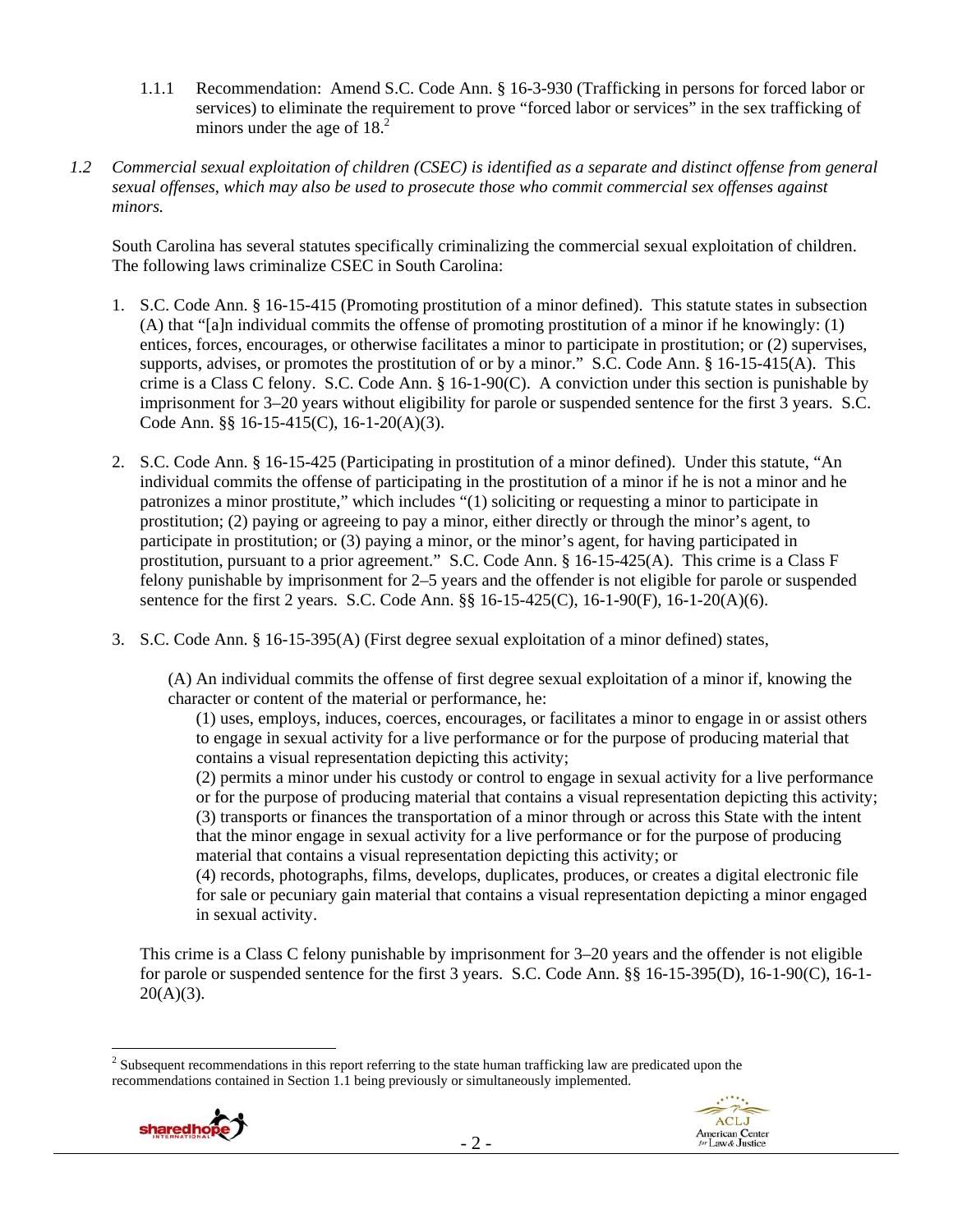- 4. S.C. Code Ann. § 16-3-820 (Producing, directing or promoting sexual performance by child). Under this statute, "It is unlawful for any person to produce, direct, or promote a performance that includes sexual conduct by a child younger than eighteen years of age." These acts constitute third degree criminal sexual conduct, a Class E felony punishable by imprisonment up to 10 years. S.C. Code Ann. §§ 16-3-820(b), 16- 3-654(2), 16-1-90(E), 16-1-20(A)(5).
- 5. S.C. Code Ann. § 16-15-387 (Employment of person under eighteen to appear in public in state of sexually explicit nudity). Pursuant to this statute, "It is unlawful for a person to employ a person under the age of eighteen years to appear in a state of sexually explicit nudity, as defined in Section 16-15-375(6), $3$  in a public place." S.C. Code Ann. § 16-15-387(A). This crime is a class E felony punishable by imprisonment up to 10 years, a fine up to \$5,000, or both. S.C. Code Ann. §§ 16-15-387(B), 16-1-90(E), 16-1-20(A)(5).
- 6. S.C. Code Ann. § 16-15-405(A) (Second degree sexual exploitation of a minor defined) states,

(A) An individual commits the offense of second degree sexual exploitation of a minor if, knowing the character or content of the material, he:

(1) records, photographs, films, develops, duplicates, produces, or creates digital electronic file material that contains a visual representation of a minor engaged in sexual activity; or (2) distributes, transports, exhibits, receives, sells, purchases, exchanges, or solicits material that contains a visual representation of a minor engaged in sexual activity.

This crime is a class E felony punishable by imprisonment for 2–10 years and the offender is not eligible for parole or suspended sentence for the first 2 years. S.C. Code Ann. §§ 16-15-405(D), 16-1-90(E), 16-1- $20(A)(5)$ .

7. S.C. Code Ann. § 16-3-810 (Engaging child for sexual performance). Under this statute, "It is unlawful for any person to employ, authorize, or induce a child younger than eighteen years of age to engage in a sexual performance." S.C. Code Ann. § 16-3-810(a). This crime qualifies as second degree criminal sexual conduct, a Class C felony, and is punishable by imprisonment up to 20 years. S.C. Code Ann. §§ 16-3- 810(b), 16-3-653(2), 16-1-90(C), 16-1-20(A)(3).

Other crimes against children that are not specifically targeted at commercial sexual exploitation but may be used in a case of domestic minor sex trafficking include the following:

8. S.C. Code Ann. § 16-15-342 (Criminal solicitation of a minor). This statute states in subsection (A), "A person eighteen years of age or older commits the offense of criminal solicitation of a minor if he knowingly contacts or communicates with, or attempts to contact or communicate with, a person who is under the age of eighteen, or a person reasonably believed to be under the age of eighteen, for the purpose of or with the intent of persuading, inducing, enticing, or coercing the person to engage or participate in a sexual activity as defined in Section  $16-15-375(5)^4$ ... or with the intent to perform a sexual activity in the

(a) masturbation, whether done alone or with another human or animal;

<sup>(</sup>d) an act or condition that depicts bestiality, sado-masochistic abuse, meaning flagellation or torture by or upon a person who is nude or clad in undergarments or in a costume which reveals the pubic hair, anus, vulva, genitals, or



 <sup>3</sup> S.C. Code Ann. § 16-15-375(6) defines "sexually explicit nudity" as "the showing of: (a) uncovered, or less than opaquely covered human genitals, pubic area, or buttocks, or the nipple or any portion of the areola of the human female breast; or (b) covered human male genitals in a discernibly turgid state."

Pursuant to S.C. Code Ann. § 16-15-375,

<sup>(5) &</sup>quot;Sexual activity" includes any of the following acts or simulations thereof:

<sup>(</sup>b) vaginal, anal, or oral intercourse, whether done with another human or an animal;

<sup>(</sup>c) touching, in an act of apparent sexual stimulation or sexual abuse, of the clothed or unclothed genitals, pubic area, or buttocks of another person or the clothed or unclothed breasts of a human female;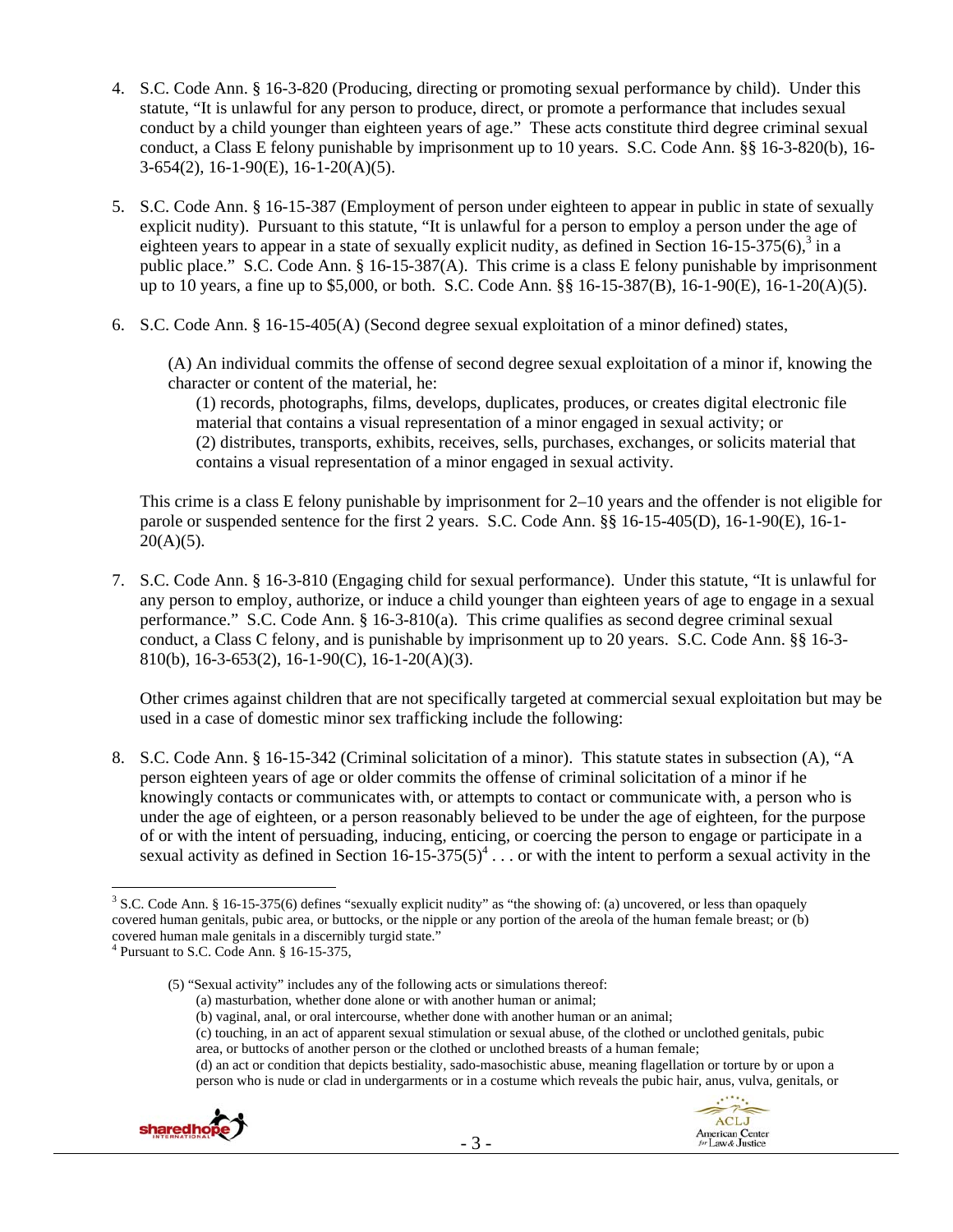presence of the person under the age of eighteen, or person reasonably believed to be under the age of eighteen." S.C. Code Ann. § 16-15-342(A). This crime is a Class E felony punishable by imprisonment for 10 years, a fine up to \$5,000, or both. S.C. Code Ann. §§ 16-15-342(E), 16-1-90(E), 16-1-20(A)(5).

- 9. S.C. Code Ann. § 16-15-140 (Committing or attempting lewd act upon child under sixteen) states in pertinent part that "[i]t is unlawful for a person over the age of fourteen years to willfully and lewdly commit or attempt a lewd or lascivious act upon or with the body, or its parts, of a child under the age of sixteen years, with the intent of arousing, appealing to, or gratifying the lust or passions or sexual desires of the person or of the child." This crime is a Class D felony punishable by imprisonment up to 15 years, a fine "in the discretion of the court," or both. S.C. Code Ann. §§ 16-15-140, 16-1-90(D), 16-1-20(A)(4).
- 10. Pursuant to S.C. Code Ann. § 16-15-335 (Permitting minor to engage in any act constituting violation of this article prohibited), a crime is committed when a person at least 18 years of age "knowingly hires, employs, uses, or permits a person under the age of eighteen years to do or assist in doing an act or thing constituting an offense pursuant to this article [Obscenity, material harmful to minors, child exploitation, and child prostitution] and involving any material, act, or thing he knows or reasonably should know to be obscene within the meaning of Section 16-15-305." This crime is a Class E felony punishable by imprisonment up to 10 years. S.C. Code Ann. §§16-15-335, 16-1-90(E), 16-1-20(A)(5).
- *1.3 CSEC or prostitution statutes refer to the human trafficking statute in order to identify the commercially sexually exploited minor as a trafficking victim.*

South Carolina's CSEC statutes do not refer to S.C. Code Ann. § 16-3-930 (Trafficking in persons for forced labor or services) to clarify that a minor involved in CSEC is a victim of human trafficking.

1.3.1 Recommendation: Amend S.C. Code Ann. § 16-15-415 (Promoting prostitution of a minor defined), § 16-15-425 (Participating in prostitution of a minor defined), and § 16-15-395(A) (First degree sexual exploitation of a minor defined) to refer to S.C. Code Ann. § 16-3-930 (Trafficking in persons for forced labor or services) in order to clarify that the minor involved is a victim of human trafficking.

female breast nipples, or the condition of being fettered, bound, or otherwise physically restrained on the part of the one so clothed;

(f) the insertion of any part of a person's body, other than the male sexual organ, or of any object into another person's anus or vagina, except when done as part of a recognized medical procedure.





<u> 1989 - Jan Samuel Barbara, martxa a shekara tsa 1989 - An tsa 1989 - An tsa 1989 - An tsa 1989 - An tsa 198</u>

<sup>(</sup>e) excretory functions;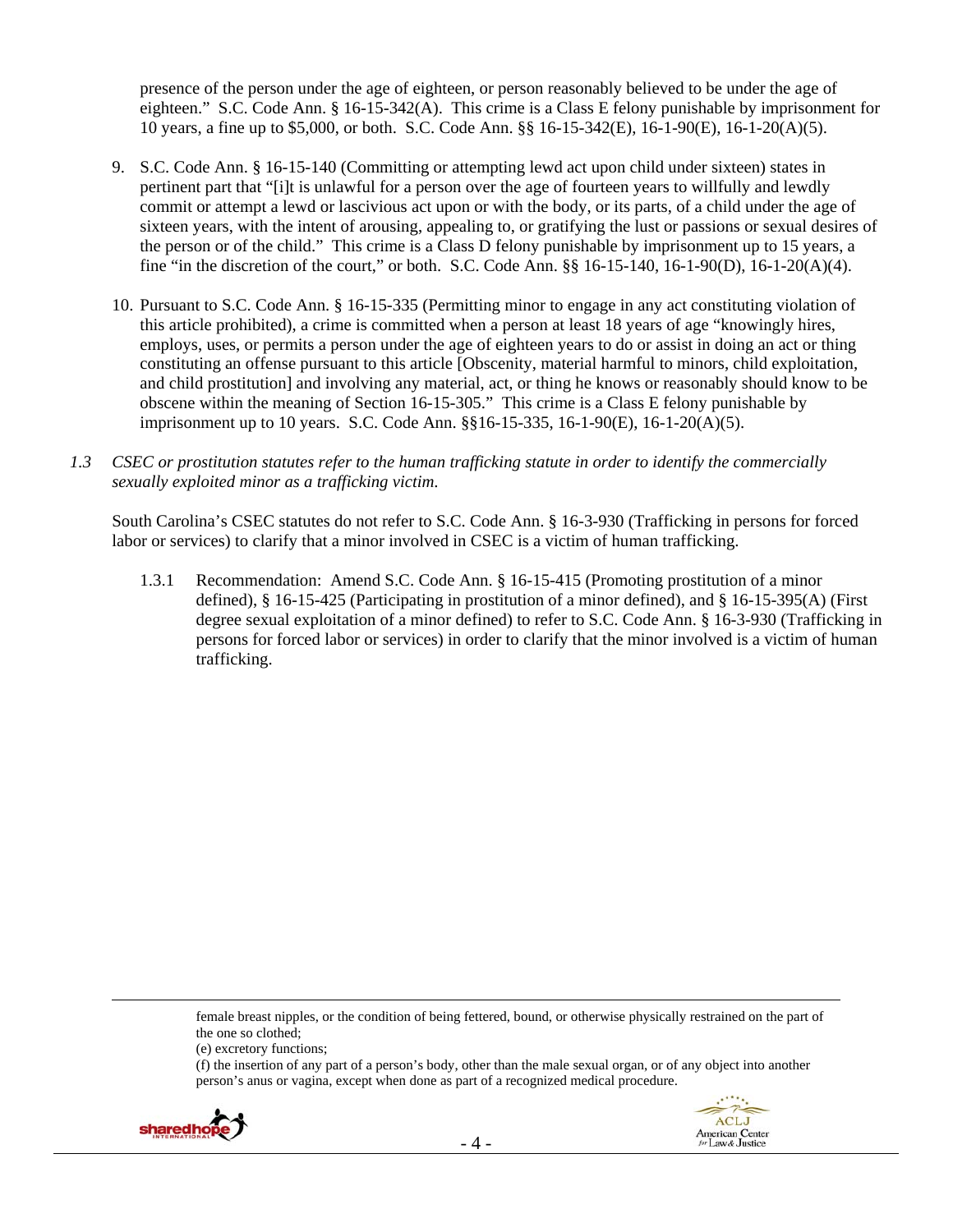# **Framework Issue 2: Criminal provisions addressing demand**

#### *Legal Components:*

- *2.1 The state sex trafficking law can be applied to the buyers of commercial sex acts with a victim of domestic minor sex trafficking.*
- *2.2 Buyers of commercial sex acts with a minor can be prosecuted under CSEC laws*
- *2.3 Solicitation of prostitution laws differentiate between buying sex acts with an adult and buying sex acts with a minor under 18.*
- *2.4 Penalties for buyers of commercial sex acts with minors are as high as federal penalties.*
- *2.5 Using the Internet to lure, entice, or purchase, or attempt to lure, entice, or purchase commercial sex acts with a minor is a separate crime or results in an enhanced penalty for buyers.*
- *2.6 No age mistake defense is permitted for a buyer of commercial sex acts with any minor under 18.*
- *2.7 Base penalties for buying sex acts with a minor are sufficiently high for all minors under 18 and not reduced for older minors.*
- *2.8 Financial penalties for buyers of commercial sex acts with minors are sufficiently high to make it difficult for buyers to hide the crime.*
- *2.9 Buying and possessing child pornography carries penalties as high as similar federal offenses.*
- *2.10 Convicted buyers of commercial sex acts with minors and child pornography are required to register as sex offenders*.

\_\_\_\_\_\_\_\_\_\_\_\_\_\_\_\_\_\_\_\_\_\_\_\_\_\_\_\_\_\_\_\_\_\_\_\_\_\_\_\_\_\_\_\_\_\_\_\_\_\_\_\_\_\_\_\_\_\_\_\_\_\_\_\_\_\_\_\_\_\_\_\_\_\_\_\_\_\_\_\_\_\_\_\_\_\_\_\_\_\_\_\_\_\_

# *Legal Analysis:*

*2.1 The state sex trafficking law can be applied to the buyers of commercial sex acts with a victim of domestic minor sex trafficking.*

S.C. Code Ann. § 16-3-930 (Trafficking in persons for forced labor or services) might apply to buyers of sex from victims of domestic minor sex trafficking through the term "obtain." S.C. Code Ann. § 16-3-930(A) states that human trafficking occurs if the person " recruits, entices, harbors, transports, provides, or obtains by any means another person knowing that the person will be subjected to forced labor or services." Federal prosecutors, under the Trafficking Victims Protection Act (TVPA),<sup>5</sup> have applied the crime of human trafficking to attempted buyers of commercial sex with minors by charging that the buyers attempted to "obtain"<sup>6</sup> a person under 18 to engage in commercial sex.<sup>7</sup> It is unsettled whether the courts will uphold this interpretation of the TVPA. It is arguable, therefore, that the term "obtain" in South Carolina's human trafficking statute may be similarly applied, and could, therefore, implicate buyers under S.C. Code Ann. § 16- 3-930(A). Even if applied, however, the placement of the word "obtain" in S.C. Code Ann. § 16-3-930(A) requires buyers to "know[] that the person will be subjected to forced labor or services." This requirement makes it less likely that S.C. Code Ann. § 16-3-930(A) would be applicable against buyers.

2.1.1 Recommendation: Amend S.C. Code Ann. § 16-3-930 to remove the requirement to prove "forced labor or services" in the sex trafficking of a minor and to clarify that it applies buyers of commercial sex with minors.

 <sup>18</sup> U.S.C. § 1591(a). 7 *See, e.g*., Indictment at 1, United States v. Oflyng, No. 09-00084-01-CR-W-SOW (W.D. Mo. Mar. 10, 2009); *see also* News Release, U.S. Department of Justice, Office of the Unites States Attorney for the Western District of Missouri, Human Trafficking Rescue Project, Operation Guardian Angel, Final Defendant Pleads Guilty to Sex Trafficking of a Child, (Dec. 18, 2009), http://www.justice.gov/usao/mow/news2009/mikoloyck.ple.htm.



 5 Trafficking Victims Protection Act (TVPA) of 2000, Pub. L. No. 106-386, 114 Stat. 1464, 1466 (codified in scattered sections of 18 and 22 U.S.C.).

 $6$  18 U.S.C. § 1591(a).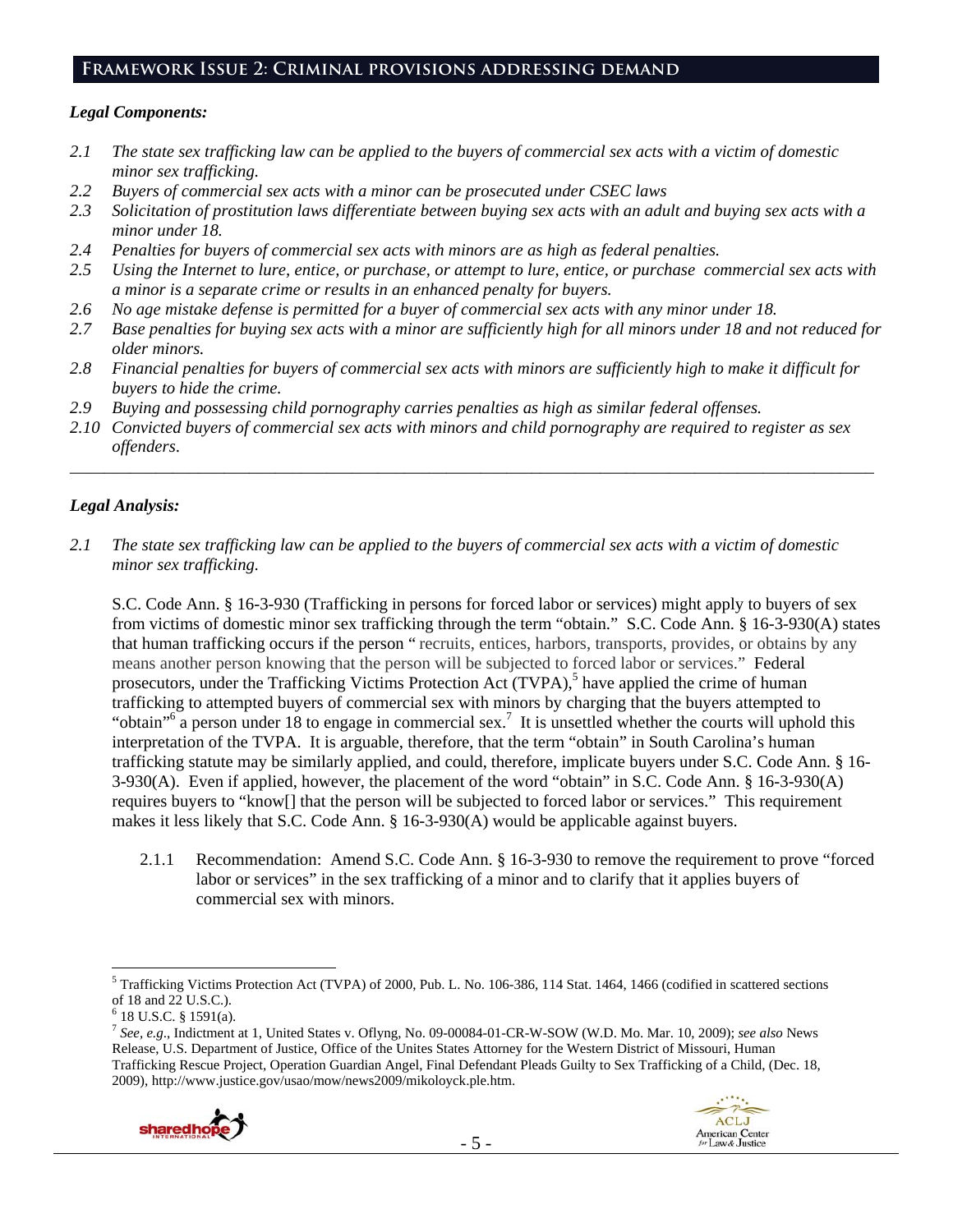# *2.2 Buyers of commercial sex acts with a minor can be prosecuted under CSEC laws.*

S.C. Code Ann. § 16-15-425 (Participating in prostitution of a minor defined) specifically targets those who buy sex with minors under 18. The statute states that "[a]n individual commits the offense of participating in the prostitution of a minor if he is not a minor and he patronizes a minor prostitute." S.C. Code Ann. § 16-15- 425(A). The statute defines "patronizing a minor prostitute" as "(1) soliciting or requesting a minor to participate in prostitution; (2) paying or agreeing to pay a minor, either directly or through the minor's agent, to participate in prostitution; or (3) paying a minor, or the minor's agent, for having participated in prostitution, pursuant to a prior agreement." S.C. Code Ann. § 16-15-425(A). A minor is defined as a person under 18. S.C. Code Ann. § 16-15-375(3).

The statute does not refer to the human trafficking statute in order to emphasize that the minor involved is a victim of human trafficking.

- 2.2.1 Recommendation:Amend S.C. Code Ann. § 16-15-425 (Participating in prostitution of a minor defined) to add reference to S.C. Code Ann. § 16-3-930 (Trafficking in persons for forced labor or services) to clarify that the minor involved is a victim of human trafficking.
- *2.3 Solicitation of prostitution laws differentiate between buying sex acts with an adult and buying sex acts with a minor under 18.*

South Carolina's solicitation laws differentiate between buying sex with an adult and buying sex with a minor, with the crimes appearing in different code title sections. S.C. Code Ann. § 16-15-425 (Participating in prostitution of a minor defined) appears in Chapter 15, Article 3 (Obscenity, material harmful to minors, child exploitation, and child prostitution), whereas S.C. Code Ann. § 16-15-90 (Prostitution) falls within Chapter 15, Article 1, (Miscellaneous offenses). Buying sex with a minor is punishable as a Class F felony by imprisonment for 2–5 years, with the convicted offender ineligible for parole or a suspended sentence in the first two years. S.C. Code Ann. §§ 16-15-425(C), 16-1-90(F), 16-1-20(A)(6). In contrast the punishment for engaging in prostitution with an adult is punishable by a fine not to exceed \$200 or imprisonment up to 30 days for the first offense. S.C. Code Ann. § 16-15-110(1). For third and subsequent offenses, the crime is punishable by a fine not to exceed \$3,000, imprisonment for a minimum of one year, or both. S.C. Code Ann.  $$16-15-110(3)$ .

*2.4 Penalties for buyers of commercial sex with minors are as high as those for federal trafficking offenders of domestic minor sex trafficking.* 

A conviction for buying sex with a minor under S.C. Code Ann. § 16-15-425 (Participating in prostitution of a minor defined) is punishable by imprisonment for 2–5 years without eligibility for parole for 2 years.

In comparison, if the victim is under the age of 14, a conviction under the TVPA for child sex trafficking is punishable by 15 years to life imprisonment and a fine not to exceed \$250,000. 18 U.S.C. §§ 1591(b)(1),  $3559(a)(1)$ ,  $3571(b)(3)$ . If the victim is between the ages of  $14-17$ , a conviction is punishable by 10 years to life imprisonment and a fine not to exceed \$250,000. 18 U.S.C. §§ 1591(b)(2), 3559(a)(1), 3571(b)(3). A conviction is punishable by mandatory life imprisonment, however, if the buyer has a prior conviction for a federal sex offense<sup>8</sup> against a minor. 18 U.S.C. § 3559(e)(1). To the extent buyers can be prosecuted under

<sup>§ 2245] (</sup>relating to sexual abuse resulting in death), 2251 [18 USCS § 2251] (relating to sexual exploitation of





 <sup>8</sup> Pursuant to 18 U.S.C. § 3559(e)(2), "federal sex offense" is defined as

an offense under section 1591 [18 USCS § 1591] (relating to sex trafficking of children), 2241 [18 USCS § 2241] (relating to aggravated sexual abuse), 2242 [18 USCS § 2242] (relating to sexual abuse), 2244(a)(1) [18 USCS §  $2244(a)(1)$ ] (relating to abusive sexual contact),  $2245$  [18 USCS]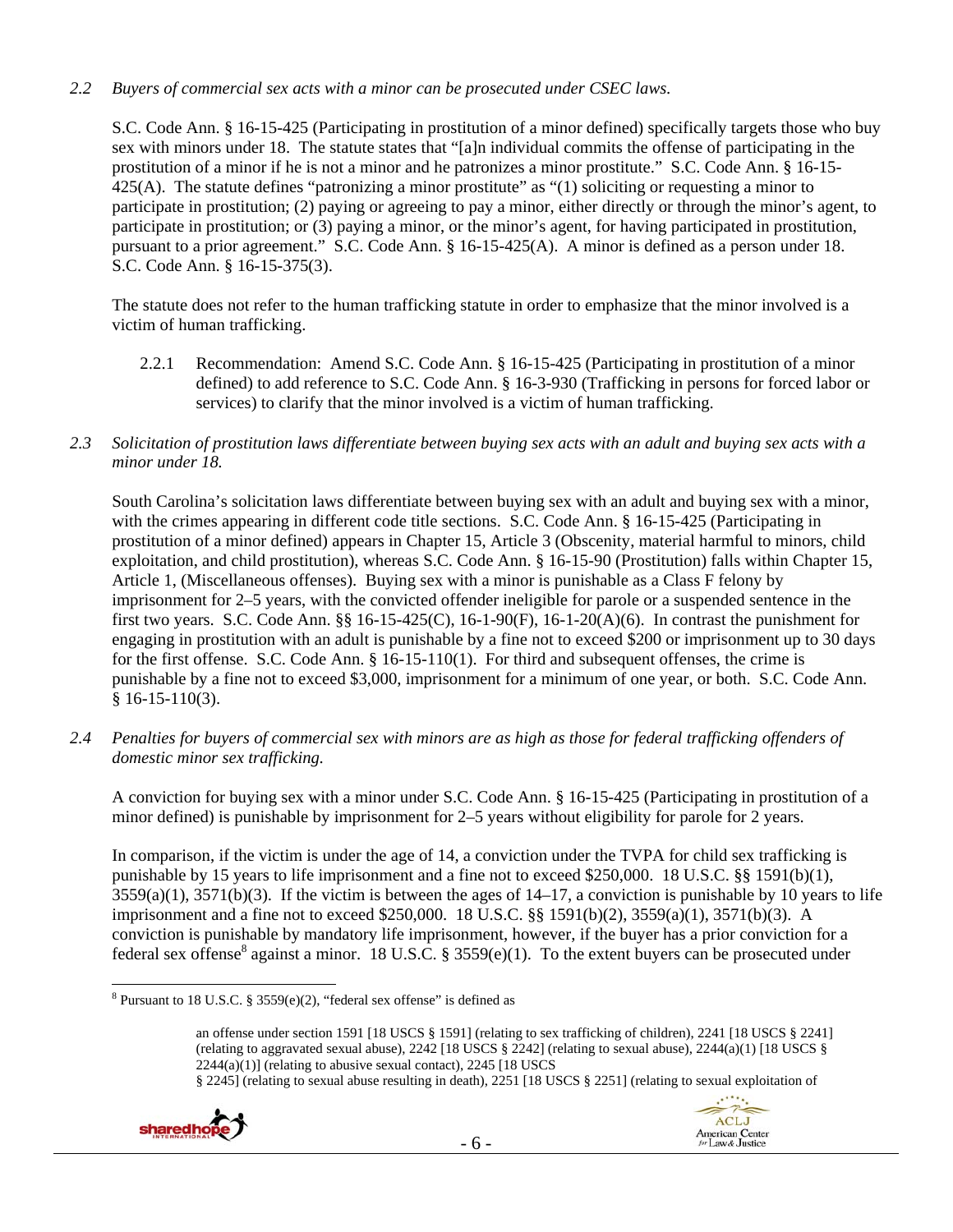other federal CSEC laws,<sup>9</sup> a conviction is punishable by penalties ranging from a fine not to exceed \$250,000 to life imprisonment and a fine not to exceed \$250,000.<sup>10</sup>

*2.5 Using the Internet to lure, entice, or purchase, or attempt to lure, entice, or purchase commercial sex acts with a minor is a separate crime or results in an enhanced penalty for buyers.* 

No specific statute or sentencing enhancement exists for using the Internet to purchase sex with a minor. The criminal solicitation statute, S.C. Code Ann.  $\S$  16-15-342(A), may apply to Internet solicitation as it states in part that "[a] person eighteen years of age or older commits the offense of criminal solicitation of a minor if he knowingly contacts or communicates with, or attempts to contact or communicate with, a person who is under the age of eighteen, or a person reasonably believed to be under the age of eighteen, for the purpose of or with the intent of persuading, inducing, enticing, or coercing the person to engage or participate in a sexual activity as defined in Section 16-15-375(5) . . . or with the intent to perform a sexual activity in the presence of the person under the age of eighteen, or person reasonably believed to be under the age of eighteen." A conviction under this section is punishable as a Class E felony by imprisonment up to 10 years, a fine up to \$5,000, or both. S.C. Code Ann. §§ 16-15-342(E), 16-1-90(E), 16-1-20(A)(5).

- 2.5.1 Recommendation: Amend S.C. Code Ann. § 16-15-342 (Criminal solicitation of a minor) to specifically criminalize, with an enhanced penalty, the use of the Internet to lure, entice, or recruit a minor for purposes of commercial sexual exploitation.
- *2.6 No age mistake defense is permitted for a buyer of commercial sex acts with any minor under 18.*

S.C. Code Ann. § 16-15-425(B) (Participating in prostitution of a minor defined) precludes a mistake of age defense by stating, "Mistake of age is not a defense to a prosecution under this section."

Likewise, S.C. Code Ann. § 16-15-405(C) (Second degree sexual exploitation of a minor defined) specifically states that "[m]istake of age is not a defense to a prosecution under this section."

Finally, pursuant to S.C. Code Ann. § 16-3-830 (Reasonable belief as to majority of child as affirmative defense), "It is an affirmative defense to a prosecution under this article [Sexual performance by children] that the defendant, in good faith, reasonably believed that the person who engaged in the sexual conduct was eighteen years of age or older."

*2.7 Base penalties for buying sex acts with a minor are sufficiently high for all minors under 18 and not reduced for older minors.* 

S.C. Code Ann. § 16-15-425 (Participating in prostitution of a minor defined) provides the same penalty for buying sex with any minor, which is defined as any person under 18 years. S.C. Code Ann. § 16-15-375(3). A

<u> Andrewski politika (za obrazu za obrazu za obrazu za obrazu za obrazu za obrazu za obrazu za obrazu za obrazu</u>

<sup>&</sup>lt;sup>10</sup> 18 U.S.C. §§ 2251A(b) (conviction punishable by imprisonment for 30 years to life and a fine), 2251(e) (conviction punishable by imprisonment for 15–30 years and a fine), 2423(a) (conviction punishable by imprisonment for 10 years to life and a fine),  $2422(a)$  (conviction punishable by a fine, imprisonment up to 20 years, or both),  $2252(a)(2)$ , (4) (stating that a conviction under subsection (a)(2) is punishable by imprisonment for 5–20 years and a fine, while a conviction under subsection (a)(4) is punishable by imprisonment up to 10 years, a fine, or both); *see also* 18 U.S.C §§ 3559(a)(1) (classifying all of the above listed offenses as felonies), 3571(b)(3) (providing a fine up to \$250,000 for any felony conviction).





children), 2251A [18 USCS § 2251A] (relating to selling or buying of children), 2422(b) [18 USCS § 2422(b)] (relating to coercion and enticement of a minor into prostitution), or  $2423(a)$  [18 USCS §  $2423(a)$ ] (relating to

transportation of minors). 9 18 U.S.C. §§ 2251A(b) (Selling or buying of children), 2251(a) (Sexual exploitation of children), 2423(a) (Transportation of a minor with intent for minor to engage in criminal sexual activity), 2422(a) (Coercion and enticement), 2252(a)(2), (a)(4) (Certain activities relating to material involving the sexual exploitation of minors).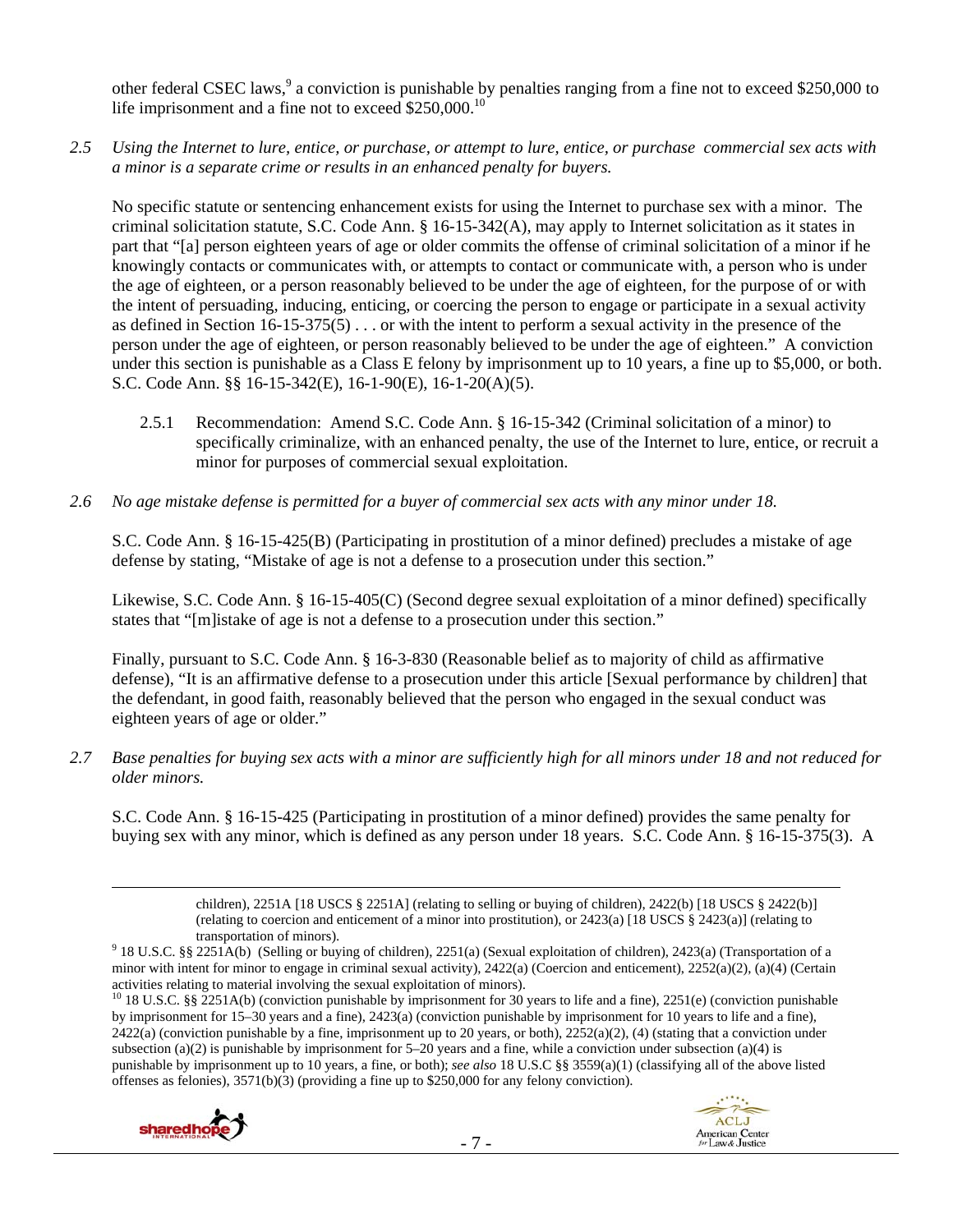conviction is punishable by imprisonment for 2–5 years, without the possibility of parole or suspended sentence for the first 2 years. S.C. Code Ann. §§ 16-15-425(C), 16-1-90(F), 16-1-20(A)(6).

S.C. Code Ann. § 16-15-342 (Criminal solicitation of a minor), which includes communicating with a person under 18 to "engage or participate in a sexual activity as defined in Section  $16-15-375(5)^{11}$ ... or with the intent to perform a sexual activity in the presence of the person under the age of eighteen," also carries the same penalty for offenders against all minors under 18. A violation is punishable by imprisonment for 10 years, a fine not to exceed \$5,000, or both. S.C. Code Ann. §§ 16-15-342(A), (E), 16-1-90(E), 16-1-20(A)(5).

*2.8 Financial penalties for buyers of commercial sex acts with minors are sufficiently high to make it difficult for buyers to hide the crime.* 

Most crimes that buyers of commercial sex can be charged with do not have financial penalties. However, under S.C. Code Ann. § 16-15-342(E) (Criminal solicitation of a minor), which includes soliciting a minor for sexual purposes, a buyer can receive a fine not to exceed \$5,000. Also, S.C. Code Ann. § 16-15-140 (Committing or attempting lewd act upon child under sixteen) permits a fine "in the discretion of the court."

In addition, the asset forfeiture law within Chapter 15, Article 3 (Obscenity, material harmful to minors, child exploitation, and child prostitution) allows for forfeiture for some crimes a buyer may commit. S.C. Code Ann. § 16-15-445(A) (Seizure and forfeiture of equipment used in committing violation) states,

All equipment used directly by a person in committing a violation of Sections 16-15-305 [Disseminating, procuring or promoting obscenity unlawful], 16-15-342[Criminal solicitation of a minor], 16-15-395 [First degree sexual exploitation of a minor defined], 16-15-405 [Second degree sexual exploitation of a minor defined], or 16-15-410 [Third degree sexual exploitation of a minor defined], including necessary software, may be seized by the law enforcement agency making the arrest and ordered forfeited by the court in which the conviction was obtained.

- 2.8.1 Recommendation:Amend S.C. Code Ann. § 16-3-930 (Human trafficking) to include financial penalties and asset forfeiture provisions for those convicted of these crimes.
- 2.8.2 Recommendation: Amend S.C. Code Ann. § 16-15-342(E) (Criminal solicitation of a minor) to raise the fine and make it mandatory in cases of commercial sexual exploitation of a child.
- *2.9 Buying and possessing child pornography carries penalties as high as similar federal offenses.*

A buyer of child pornography can be charged under S.C. Code Ann. § 16-15-405 (Second degree sexual exploitation of a minor defined), which states in part, "(A) An individual commits the offense of second degree sexual exploitation of a minor if, knowing the character or content of the material, he: . . . (2) distributes, transports, exhibits, receives, sells, purchases, exchanges, or solicits material that contains a visual representation of a minor engaged in sexual activity." S.C. Code Ann. § 16-15-405(A)(2). A violation of this statute is punishable by imprisonment for 2–10 years and the offender will not be eligible for parole or a suspended sentence for the first 2 years of the sentence. S.C. Code Ann. § 16-15-405(D).

Additionally, a buyer could be charged with S.C. Code Ann. § 16-15-410 (Third degree sexual exploitation of a minor defined), which states in subsection (A), "An individual commits the offense of third degree sexual exploitation of a minor if, knowing the character or content of the material, he possesses material that contains a visual representation of a minor engaging in sexual activity." A violation of this statute is punishable by imprisonment up to 10 years. S.C. Code Ann. § 16-15-410(C).

 <sup>11</sup> *See supra* note 4.



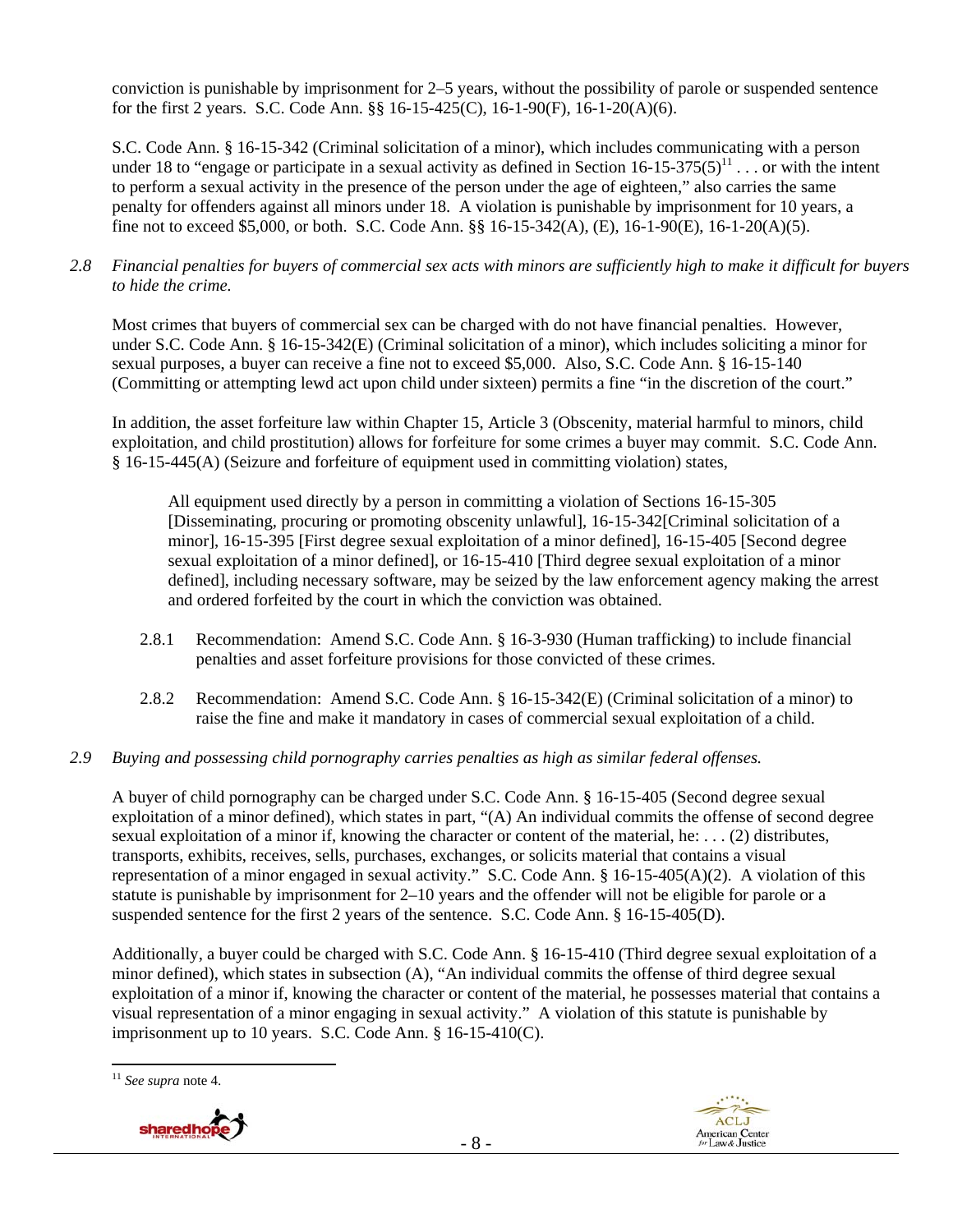In comparison, a federal conviction for possession of child pornography<sup>12</sup> is generally punishable by imprisonment for 5–20 years and a fine not to exceed \$250,000.<sup>13</sup> Subsequent convictions, however, are punishable by imprisonment up to 40 years and a fine not to exceed  $$250,000$ <sup>14</sup>

#### *2.10 Convicted buyers of commercial sex acts with minors and child pornography are required to register as sex offenders*.

In South Carolina, a buyer must register when convicted of various offenses related to domestic minor sex trafficking. S.C. Code Ann. § 23-3-430 (Sex offender registry). Specifically, registration is required for, among other things, a violation of S.C. Code Ann. § 16-3-930 (Trafficking in persons) and any offense falling within Title 16, Chapter 15, Article 3 (Obscenity, material harmful to minors, child exploitation, and child prostitution) when a minor is involved, which includes S.C. Code Ann. § 16-15-425 (Participating in prostitution of a minor) and § 16-15-342 (Criminal solicitation of a minor). S.C. Code Ann.§ 23-3-430(A), (C)(13), (17).

<sup>&</sup>lt;sup>14</sup> 18 U.S.C. §§ 2252(b) (stating if a person has a prior conviction under subsection (a)(2), or a list of other statutes, a conviction is punishable by a fine and imprisonment for 15–40 years, but if a person has a prior conviction under subsection (a)(4), or a list of other statutes, a conviction is punishable by a fine and imprisonment for 10–20 years), 2252A(b)(1) (stating if a person has a prior conviction under subsection (a)(2), (a)(3), or a list of other statutes, a conviction is punishable by a fine and imprisonment for 15–40 years), 1466A(a), (b) (stating that the penalty scheme for section 2252A(b) applies); *see also* 18 U.S.C. §§ 3559(a)(1) (classifying all of the above listed offenses as felonies),  $3571(b)(3)$  (providing a fine up to \$250,000 for any felony conviction).





<sup>&</sup>lt;sup>12</sup> 18 U.S.C. §§ 2252(a)(2), (a)(4) (Certain activities relating to material involving the sexual exploitation of minors), 2252A(a)(2)–(3) (Certain activities relating to material constituting or containing child pornography), 1466A(a), (b) (Obscene visual representations of the sexual abuse of children).

<sup>&</sup>lt;sup>13</sup> 18 U.S.C. §§ 2252(b) (stating that a conviction under subsection (a)(2) is punishable by imprisonment for 5–20 years and a fine, while a conviction under subsection (a)(4) is punishable by imprisonment up to 10 years, a fine, or both),  $2252A(b)(1)$  (a conviction is punishable by imprisonment for  $5-20$  years and a fine),  $1466A(a)$ , (b) (stating that a conviction under subsection (a) is "subject to the penalties provided in section 2252A(b)(1)," imprisonment for  $5-20$  years and a fine, while a conviction under subsection (b) is "subject to the penalties provided in section 2252A(b)(2)," imprisonment up to 10 years, a fine, or both); *see also* 18 U.S.C. §§ 3559(a)(1) (classifying all of the above listed offenses as felonies), 3571(b)(3) (providing a fine up to \$250,000 for any felony conviction).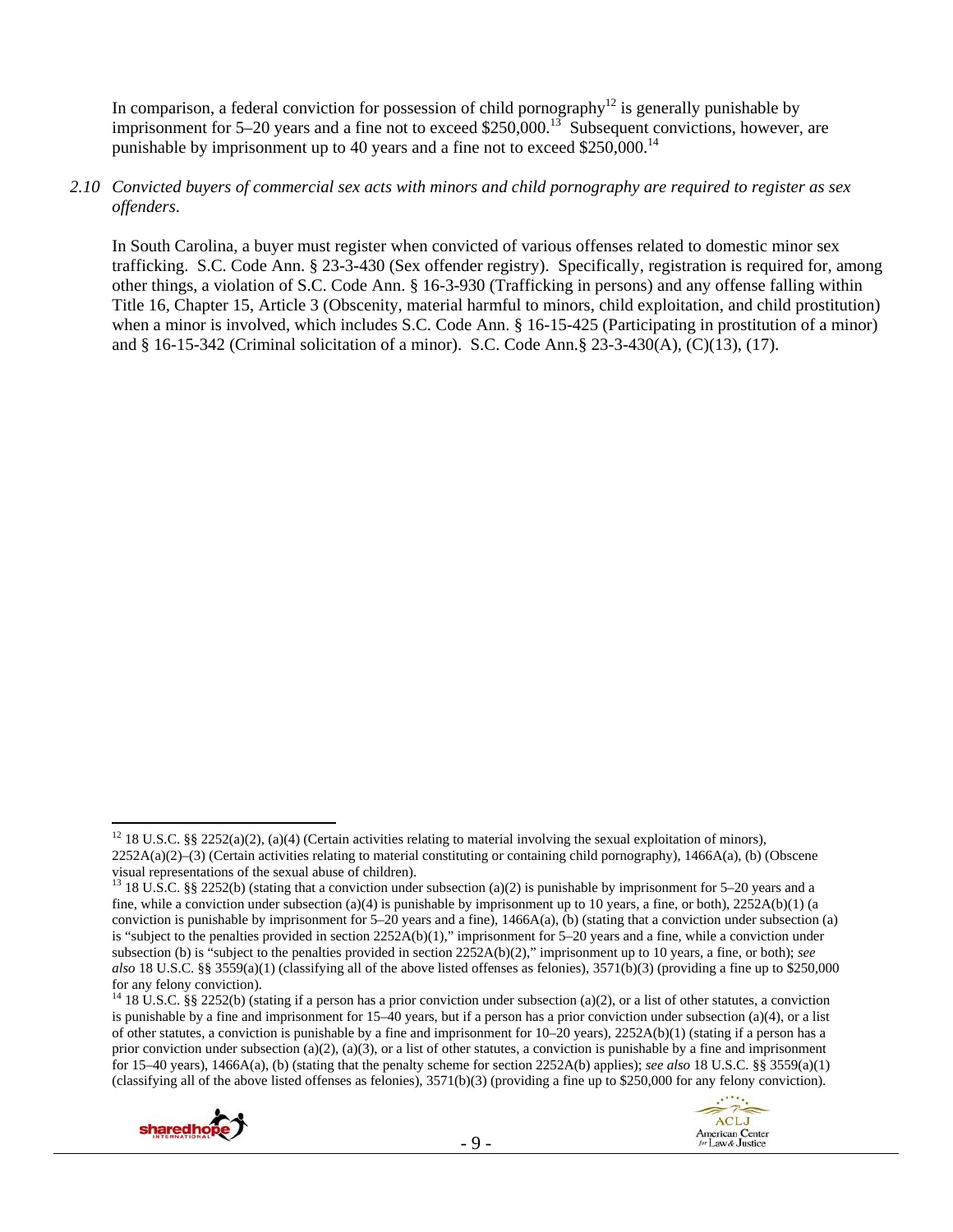#### Framework Issue 3: Criminal provisions for traffickers

## *Legal Components:*

- *3.1 Penalties for trafficking a child for sexual exploitation are as high as federal penalties.*
- *3.2 Creating and distributing child pornography carries penalties as high as similar federal offenses.*
- *3.3 Using the Internet to lure, entice, recruit, or sell commercial sex acts with a minor is a separate crime or results in an enhanced penalty for traffickers.*
- *3.4 Financial penalties for traffickers, including asset forfeiture, are sufficiently high.*
- *3.5 Convicted traffickers are required to register as sex offenders.*
- *3.6 Laws relating to termination of parental rights for certain offenses include the offense of sex trafficking or CSEC offenses in order to remove the children of traffickers from their control and potential exploitation.*

*\_\_\_\_\_\_\_\_\_\_\_\_\_\_\_\_\_\_\_\_\_\_\_\_\_\_\_\_\_\_\_\_\_\_\_\_\_\_\_\_\_\_\_\_\_\_\_\_\_\_\_\_\_\_\_\_\_\_\_\_\_\_\_\_\_\_\_\_\_\_\_\_\_\_\_\_\_\_\_\_\_\_\_\_\_\_\_\_\_\_\_\_\_\_* 

## *Legal Analysis:*

*3.1 Penalties for trafficking a child for sexual exploitation are as high as federal penalties.* 

A convicted trafficker under S.C. Code Ann. § 16-3-930 (Trafficking in persons), which requires "forced labor or services" even for minor victims, is guilty of a Class A felony punishable by imprisonment up to 15 years. S.C. Code Ann. §§ 16-1-90(A), 16-3-930(A).

Under S.C. Code Ann. § 16-15-415 (Promoting prostitution of a minor defined), "(A) An individual commits the offense of promoting prostitution of a minor if he knowingly: (1) entices, forces, encourages, or otherwise facilitates a minor to participate in prostitution; or (2) supervises, supports, advises, or promotes the prostitution of or by a minor." A conviction under this statute is a Class C felony punishable by imprisonment for 3–20 years. S.C. Code Ann. §§ 16-15-415(A), (C), 16-1-90(C), 16-1-20(A)(3). The trafficker is not eligible for parole or suspended sentence during the first 3 years. S.C. Code Ann. § 16-15-415(C).

S.C. Code Ann. § 16-15-395(A) (First degree sexual exploitation of a minor defined), which includes when a person "uses, employs, induces, coerces, encourages, or facilitates a minor to engage in or assist others to engage in sexual activity for a live performance or for the purpose of producing material that contains a visual representation depicting this activity," is a Class C felony punishable by imprisonment for 3–20 years. S.C. Code Ann. §§ 16-15-395(A), (D), 16-1-90(C), 16-1-20(A)(3). The trafficker would not be eligible for parole or suspended sentence in the first 3 years. S.C. Code Ann. § 16-15-395(D).

S.C. Code Ann. § 16-3-810 (Engaging child for sexual performance), a Class C felony, criminalizes, among other things, employing or inducing a child less than 18 "to engage in a sexual performance." S.C. Code Ann. §§ 16-3-810(a), 16-1-90(C). A violation of this section is punishable by imprisonment for a maximum of 20 years. S.C. Code Ann. §§ 16-3-810(b), 16-3-653(2), 16-1-90(C), 16-1-20(A)(3).

Lastly, a trafficker can be found guilty of the Class E felony under S.C. Code Ann. § 16-15-342 (Criminal solicitation of a minor), "if he knowingly contacts or communicates with, or attempts to contact or communicate with, a person who is under the age of eighteen, or a person reasonably believed to be under the age of eighteen, for the purpose of or with the intent of persuading, inducing, enticing, or coercing the person to engage or participate in a sexual activity as defined in Section 16-15-375(5) . . . or with the intent to perform a sexual activity in the presence of the person under the age of eighteen, or person reasonably believed to be under the age of eighteen." A violation of this section is a Class E felony punishable by imprisonment up to 10 years, a fine not to exceed \$5,000, or both. S.C. Code Ann. §§ 16-15-342(A), (E), 16-1-90(E), 16-1-20(A)(5).



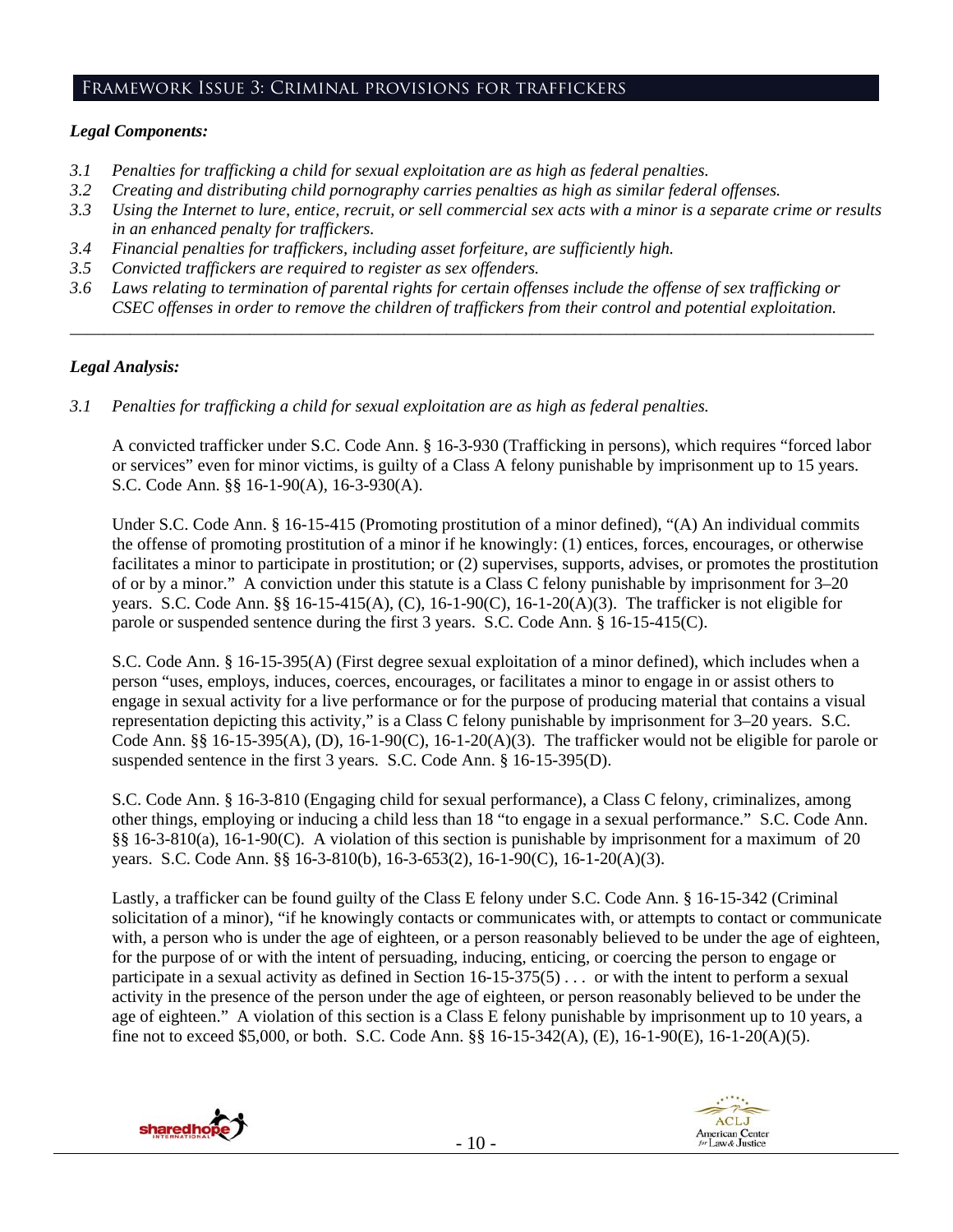In comparison, if the victim is under the age of 14, a conviction under the Trafficking Victims Protection Act  $(TVPA)^{15}$  for child sex trafficking is punishable by 15 years to life imprisonment and a fine not to exceed \$250,000. 18 U.S.C. §§ 1591(b)(1), 3559(a)(1), 3571(b)(3). If the victim is between the ages of 14–17, a conviction is punishable by 10 years to life imprisonment and a fine not to exceed \$250,000. 18 U.S.C. §§ 1591(b)(2), 3559(a)(1), 3571(b)(3). A conviction is punishable by mandatory life imprisonment, however, if the trafficker has a prior conviction for a federal sex offense<sup>16</sup> against a minor.

## *3.2 Creating and distributing child pornography carries penalties as high as similar federal offenses*.

Under S.C. Code Ann. § 16-3-810 (Engaging child for sexual performance), a person who "employ[s], authorize[s], or induce[s] a child younger than eighteen years of age to engage in a sexual performance" is guilty of second degree criminal sexual conduct, which is punishable by imprisonment up to 20 years. S.C. Code Ann. §§ 16-3-810, 16-3-653(2).

Similarly, under S.C. Code Ann. § 16-15-405 (Second degree sexual exploitation of a minor defined), a person who, among other things, "knowing the character or content of the material, ... (1) records, photographs, films, develops, duplicates, produces, or creates digital electronic file material that contains a visual representation of a minor engaged in sexual activity" will face between 2 and 10 years imprisonment. S.C. Code Ann. § 16-15- 405(A)(1), (D). The offender will not be eligible for parole or suspended sentence for the first 2 years. S.C. Code Ann. § 16-15-405(D).

In comparison, if the victim is under the age of 14, a conviction under the TVPA for child sex trafficking is punishable by 15 years to life imprisonment and a fine not to exceed \$250,000. 18 U.S.C. §§ 1591(b)(1),  $3559(a)(1)$ ,  $3571(b)(3)$ . If the victim is between the ages of  $14-17$ , a conviction is punishable by 10 years to life imprisonment and a fine not to exceed \$250,000. 18 U.S.C. §§ 1591(b)(2), 3559(a)(1), 3571(b)(3). A conviction is punishable by mandatory life imprisonment, however, if the trafficker has a prior conviction for a federal sex offense<sup>17</sup> against a minor. Additionally, a federal conviction for distribution of child pornography<sup>18</sup> is generally punishable by imprisonment for  $5-20$  years and a fine not to exceed \$250,000.<sup>19</sup> Subsequent convictions, however, are punishable by imprisonment up to 40 years and a fine not to exceed \$250,000.<sup>20</sup>

*3.3 Using the Internet to lure, entice, recruit, or sell commercial sex acts with a minor is a separate crime or results in an enhanced penalty for traffickers.* 

S.C. Code Ann. § 16-15-342(A) (Criminal solicitation of a minor) states, "A person eighteen years of age or older commits the offense of criminal solicitation of a minor if he knowingly contacts or communicates with, or

<sup>&</sup>lt;sup>20</sup> 18 U.S.C. §§ 2252(b) (stating if a person has a prior conviction under subsection (a)(1), (a)(2), or (a)(3) or a list of other statutes, a conviction is punishable by a fine and imprisonment for 15–40 years), 2252A(b)(1) (stating if a person has a prior conviction under subsection (a)(2), (a)(3), or a list of other statutes, a conviction is punishable by a fine and imprisonment for  $15-$ 40 years), 1466A(a), (b) (stating that the penalty scheme for section 2252A(b) applies); *see also* 18 U.S.C. §§ 3559(a)(1) (classifying all of the above listed offenses as felonies),  $3571(b)(3)$  (providing a fine up to \$250,000 for any felony conviction).





<sup>&</sup>lt;sup>15</sup> See supra note 5.<br><sup>16</sup> See supra note 8 for the definition of "federal sex offense."<br><sup>17</sup> See supra note 8 for the definition of "federal sex offense."<br><sup>17</sup> 18 U.S.C. §§ 2252(a)(1), (a)(2), (a)(3) (Certain activities  $2252A(a)(2)$ , (a)(3) (Certain activities relating to material constituting or containing child pornography), 1466A(a) (Obscene visual representations of the sexual abuse of children).

<sup>&</sup>lt;sup>19</sup> 18 U.S.C. §§ 2252(b) (stating that a conviction under subsection (a)(1), (a)(2), or (a)(3) is punishable by imprisonment for 5– 20 years and a fine),  $2252A(b)(1)$  (a conviction is punishable by imprisonment for 5–20 years and a fine),  $1466A(a)$ , (b) (stating that a conviction under subsection (a) is "subject to the penalties provided in section  $2252A(b)(1)$ ," imprisonment for 5–20 years and a fine, while a conviction under subsection (b) is "subject to the penalties provided in section  $2252A(b)(2)$ ," imprisonment up to 10 years, a fine, or both); *see also* 18 U.S.C.

<sup>§§ 3559(</sup>a)(1) (classifying all of the above listed offenses as felonies), 3571(b)(3) (providing a fine up to \$250,000 for any felony conviction).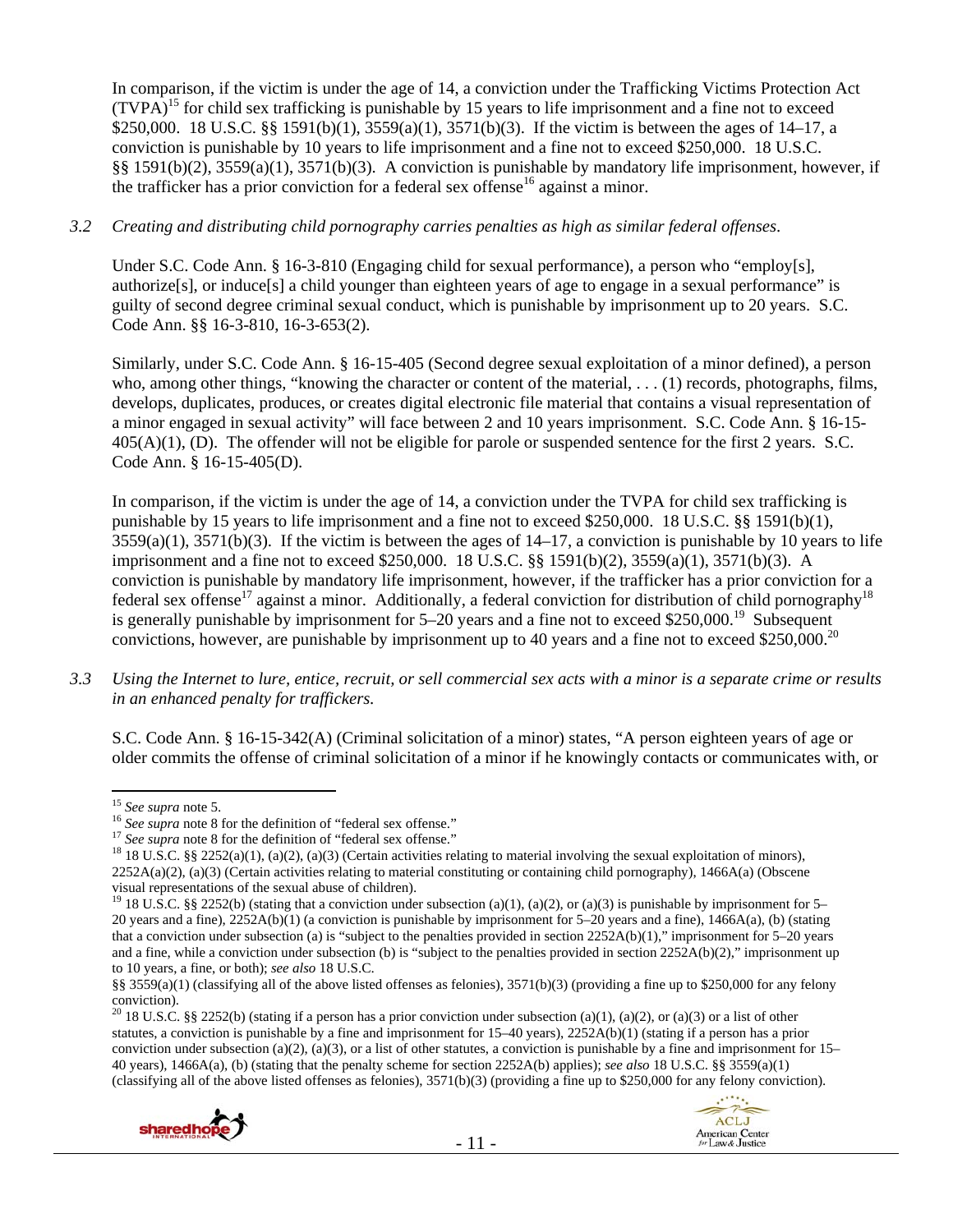attempts to contact or communicate with, a person who is under the age of eighteen, or a person reasonably believed to be under the age of eighteen, for the purpose of or with the intent of persuading, inducing, enticing, or coercing the person to engage or participate in a sexual activity as defined in Section 16-15-375(5) . . . or with the intent to perform a sexual activity in the presence of the person under the age of eighteen, or person reasonably believed to be under the age of eighteen." While use of the Internet is not specifically mentioned, it could be one of the forms of communication used. A violation of this statute is a Class E felony punishable by imprisonment for 10 years, a fine up to \$5,000, or both. S.C. Code Ann. §§ 16-15-342(E), 16-1-90(E), 16-1-  $20(A)(5)$ .

3.3.1. Recommendation: Amend S.C. Code Ann. § 16-15-342 (Criminal solicitation of a minor) to specifically criminalize, with an enhanced penalty, the use of the Internet to lure, to entice, or to recruit a minor for purposes of commercial sexual exploitation.

# *3.4 Financial penalties for traffickers, including asset forfeiture, are sufficiently high*.

S.C. Code Ann. § 16-15-342(A) (Criminal solicitation of a minor) may include as part of the sentence a fine up to \$5,000. S.C. Code Ann. § 16-15-342 (E). Similarly, a person charged with a violation of S.C. Code Ann. § 16-15-387 (Employment of person under eighteen to appear in public state of sexually explicit nudity) could receive a fine not to exceed \$5,000. S.C. Code Ann. § 16-15-387(B).

In addition, the asset forfeiture law within Chapter 15, Article 3 (Obscenity, material harmful to minors, child exploitation, and child prostitution) allows for forfeiture for some crimes a trafficker may commit. S.C. Code Ann. § 16-15-445(A) (Seizure and forfeiture of equipment used in committing violation) states,

All equipment used directly by a person in committing a violation of Sections 16-15-305 [Disseminating, procuring or promoting obscenity unlawful], 16-15-342 [Criminal solicitation of a minor], 16-15-395 [First degree sexual exploitation of a minor defined], 16-15-405 [Second degree sexual exploitation of a minor defined], or 16-15-410 [Third degree sexual exploitation of a minor defined], including necessary software, may be seized by the law enforcement agency making the arrest and ordered forfeited by the court in which the conviction was obtained.

Under S.C. Code Ann. § 16-8-260 (Seizure of firearms, ammunition, electronic records, money, etc.; forfeiture actions), which is part of the "Criminal Gang Prevention Act,"

(2) Any written or electronic communications, records, money, negotiable instruments, or valuables may be seized by a law enforcement officer or agency when the law enforcement officer or agency reasonably believes that the written or electronic communications, records, money, negotiable instruments, or valuables have been used in a pattern of criminal gang activity or have been used for the purpose of benefiting, promoting, or furthering the interests of a criminal gang. (3) Any contraband, as defined in Section 16-8-230,<sup>21</sup> or other asset owned or titled in the name of the gang or an individual gang member may be seized by a law enforcement officer or agency when the law enforcement officer or agency reasonably believes that the contraband or asset has been used in a pattern of criminal gang activity or has been used for the purpose of benefiting, promoting, or furthering the interests of a criminal gang.

Under S.C. Code Ann. § 16-8-230(4), "pattern of criminal gang activity" is defined as "the commission or attempted commission of, commission as an accessory before or after the fact to, or solicitation or conspiracy to

<sup>&</sup>lt;sup>21</sup> "Contraband" is defined in S.C. Code Ann. § 16-8-230(1) as "any real or personal property, including money, that is owned by, in the possession of, or subject to the control of a criminal gang member and which is acquired by, derived from, or traceable to criminal gang activity."



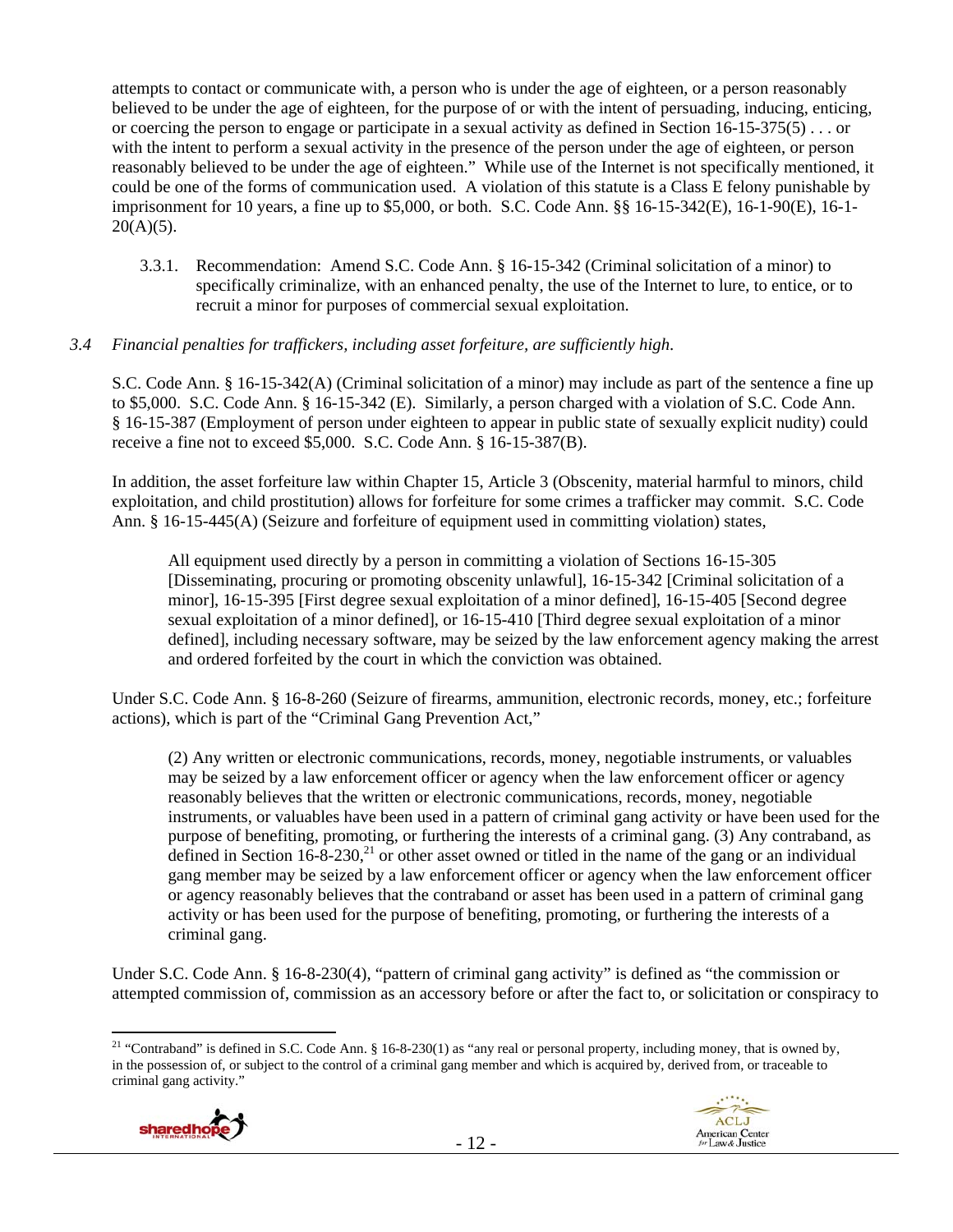commit, by a criminal gang member, while knowingly and actively participating in criminal gang activity, four or more of the following offenses occurring within a two-year period, provided that at least three of these offenses occurred after July 1, 2007." The offenses listed include "a violent offense as defined in Section 16-1- 60 committed as a part of criminal gang activity." S.C. Code Ann. § 16-8-230(4)(a). S.C. Code Ann. § 16-1-60 states,

For purposes of definition under South Carolina law, a violent crime includes the offenses of: . . . criminal sexual conduct in the first and second degree (Sections 16-3-652 and 16-3-653); criminal sexual conduct with minors, first and second degree (Section 16-3-655); assault with intent to commit criminal sexual conduct, first and second degree (Section 16-3-656) . . . kidnapping (Section 16-3-910); trafficking in persons (Section 16-3-930) . . . engaging a child for a sexual performance (Section 16-3- 810) . . . producing, directing, or promoting sexual performance by a child (Section 16-3-820); lewd act upon a child under sixteen (Section 16-15-140); sexual exploitation of a minor first degree (Section 16- 15-395); sexual exploitation of a minor second degree (Section 16-15-405); promoting prostitution of a minor (Section 16-15-415); participating in prostitution of a minor (Section 16-15-425) . . . and attempt to commit any of the above offenses (Section 16-1-80). Only those offenses specifically enumerated in this section are considered violent offenses.

- 3.4.1 Recommendation: Add financial penalties to trafficking offenses to further deter traffickers from committing offenses. Enact asset forfeiture laws related to trafficking in order to reach the trafficker's proceeds from the crimes committed.
- *3.5 Convicted traffickers are required to register as sex offenders.*

In South Carolina, a trafficker must register when convicted of various offenses related to domestic minor sex trafficking. S.C. Code Ann. § 23-3-430. Specifically, registration is required for, among other things, a violation of S.C. Code Ann. § 16-3-930 (Trafficking in persons) and any offense falling within Title 16, Chapter 15, Article 3 (Obscenity, material harmful to minors, child exploitation, and child prostitution) when a minor is involved. S.C. Code Ann. § 23-3-430(A), (C)(13), (17).

*3.6 Laws relating to termination of parental rights for certain offenses include sex trafficking or CSEC offenses in order to remove the children of traffickers from their control and potential exploitation.*

Human trafficking and other CSEC convictions may be grounds for termination of parental rights in South Carolina. Pursuant to S.C. Code Ann. § 63-7-2570(9), a parent can lose rights if the court finds termination to be "in the best interest of the child" and if the court also makes one or more findings, including that "[t]he physical abuse of a child resulted in the death or admission to the hospital for in-patient care of that child and the abuse is the act for which the parent has been convicted of or pled guilty or nolo contendere to committing, aiding, abetting, conspiring to commit, or soliciting an offense against the person as provided for in Title 16, Chapter 3, criminal domestic violence as defined in Section 16-25-20, criminal domestic violence of a high and aggravated nature as defined in Section 16-25-65, or the common law offense of assault and battery of a high and aggravated nature." Offenses within Title 16, Chapter 3 include S.C. Code Ann. § 16-3-930 (Trafficking in persons), § 16-3-810 (Engaging a child for sexual performance), and § 16-3-820 (Producing, directing or promoting sexual performance by child). Therefore, in cases where the trafficker's actions resulted in hospitalization of the minor victim, parental rights can be terminated, but if the minor victim was not hospitalized, the statute does not provide for the termination of parental rights. S.C. Code Ann. § 63-7-2570(9).

3.6.1 Recommendation: Amend S.C. Code Ann. § 63-7-2570 to remove the requirement that a minor victim must have been hospitalized in order for a termination of parental rights to occur in situations involving S.C. Code Ann. § 16-3-930 (Trafficking in persons). Additionally, include



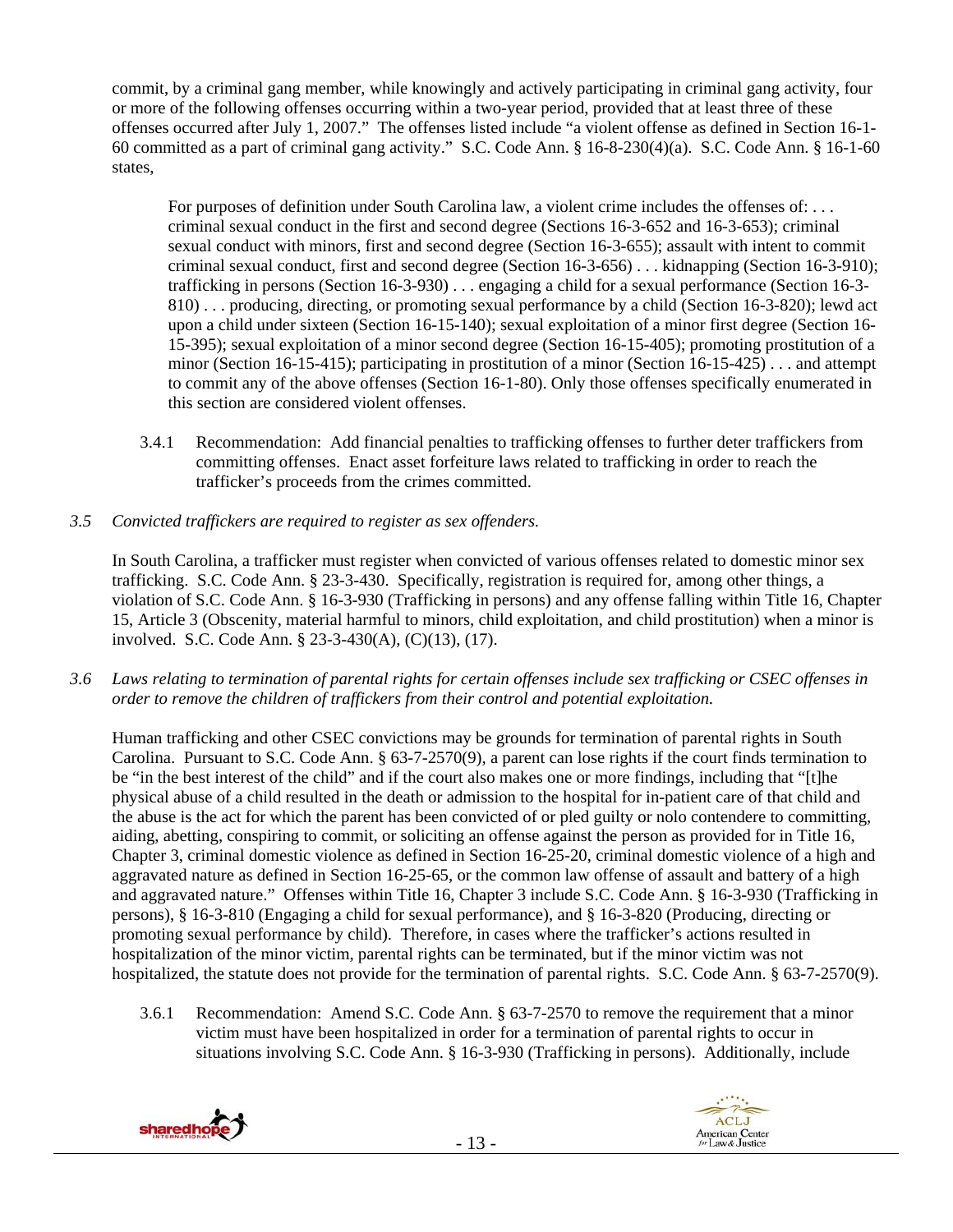S.C. Code Ann. § 16-15-415 (Promoting prostitution of a minor) as an offense that qualifies for the termination of parental rights.

## **Framework Issue 4: Criminal provisions for facilitators**

## *Legal Components:*

- *4.1 The acts of assisting, enabling, or financially benefitting from child sex trafficking are included as criminal offenses in the state sex trafficking statute.*
- *4.2 Financial penalties, including asset forfeiture laws, are in place for those who benefit financially from or aid and assist in committing domestic minor sex trafficking.*

*\_\_\_\_\_\_\_\_\_\_\_\_\_\_\_\_\_\_\_\_\_\_\_\_\_\_\_\_\_\_\_\_\_\_\_\_\_\_\_\_\_\_\_\_\_\_\_\_\_\_\_\_\_\_\_\_\_\_\_\_\_\_\_\_\_\_\_\_\_\_\_\_\_\_\_\_\_\_\_\_\_\_\_\_\_\_\_\_\_\_\_\_\_\_* 

- *4.3 Promoting and selling child sex tourism is illegal.*
- *4.4 Promoting and selling child pornography is illegal.*

## *Legal Analysis:*

*4.1 The acts of assisting, enabling, or financially benefitting from child sex trafficking are included as criminal offenses in the state sex trafficking statute*.

S.C. Code Ann. § 16-3-930 (Trafficking in persons for forced labor or services) includes the crime of facilitation, stating that anyone who "recruits, entices, harbors, transports, provides, or obtains by any means another person knowing that the person will be subjected to forced labor or services, or aids, abets, attempts, or conspires to do any of the above acts is guilty of a felony . . . ." S.C. Code Ann. § 16-3-930(A). This crime is punishable by imprisonment up to 15 years. S.C. Code Ann. § 16-3-930(A).

Additionally, under S.C. Code Ann. § 16-15-415(A)(1) (Promoting prostitution of a minor defined), "(A) An individual commits the offense of promoting prostitution of a minor if he knowingly: (1) entices, forces, encourages, or otherwise facilitates a minor to participate in prostitution." This offense is a Class C felony punishable by imprisonment for 3–20 years and the offender is not eligible for parole or suspended sentence for the first 3 years. S.C. Code Ann. §§ 16-15-415(C), 16-1-90(C), 16-1-20(A)(3).

Under S.C. Code Ann. § 16-15-395(A) (First degree sexual exploitation of a minor defined),

(A) An individual commits the offense of first degree sexual exploitation of a minor if, knowing the character or content of the material or performance, he:

(1) uses, employs, induces, coerces, encourages, or facilitates a minor to engage in or assist others to engage in sexual activity for a live performance or for the purpose of producing material that contains a visual representation depicting this activity;

. . .

(3) transports or finances the transportation of a minor through or across this State with the intent that the minor engage in sexual activity for a live performance or for the purpose of producing material that contains a visual representation depicting this activity; or

(4) records, photographs, films, develops, duplicates, produces, or creates a digital electronic file for sale or pecuniary gain material that contains a visual representation depicting a minor engaged in sexual activity.

This crime is a Class C felony punishable by imprisonment for 3–20 years, and the offender is not eligible for parole or suspended sentence for the first 3 years. S.C. Code Ann. § 16-15-395(D), 16-1-90(C), 16-1-20(A)(3).

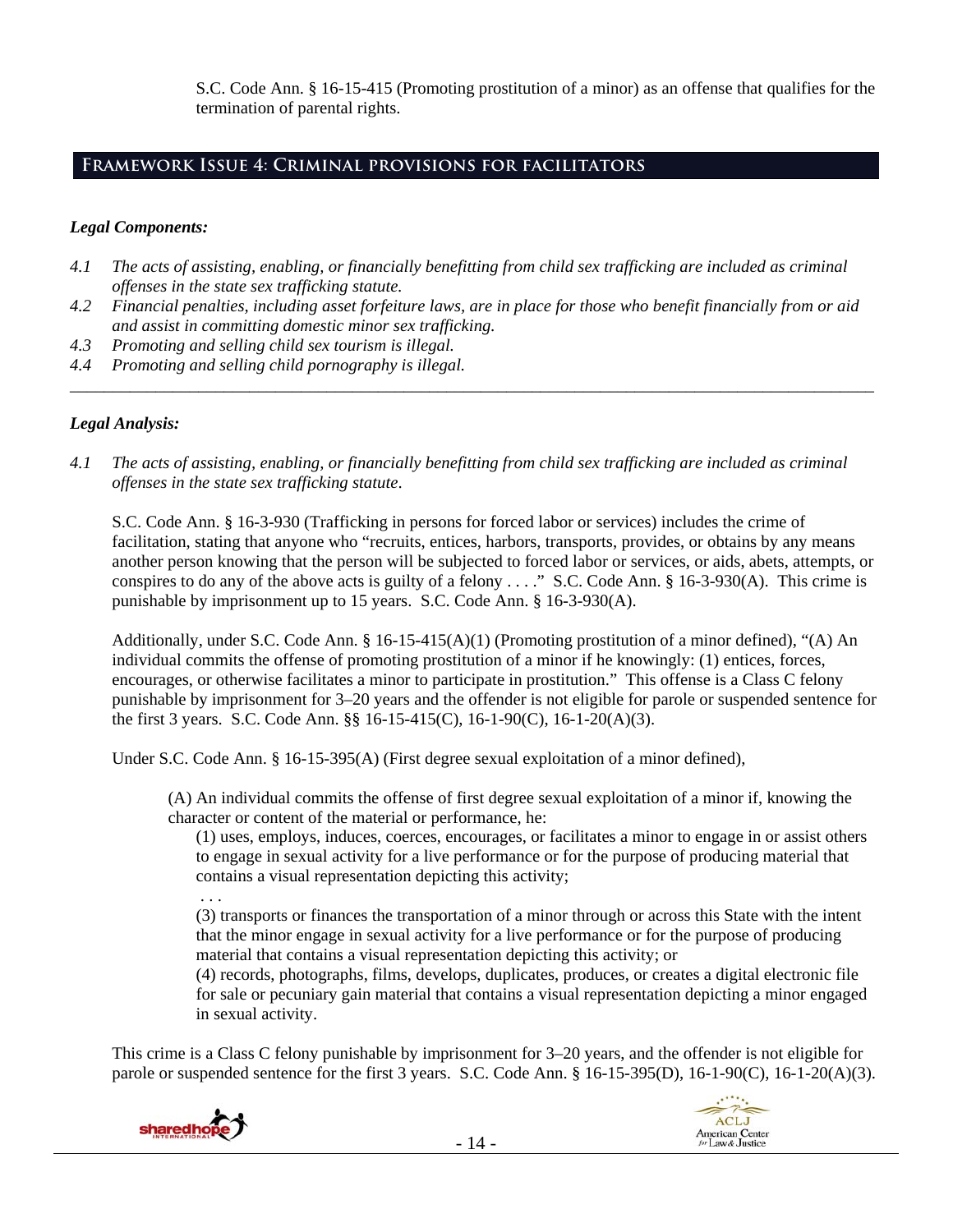Although not specifically directed to domestic minor sex trafficking victims, S.C. Code Ann. § 58-23-1320 (Use of taxi for prostitution or lewd act or transporting person to place for such purpose) states, "It shall be unlawful for the driver of any such taxi to permit any person to occupy or use such taxi for the purpose of prostitution or for any other lewd or indecent act, knowing or having reasonable cause to know that it is being used or is to be used for any such purpose, or to direct, take or transport or offer or agree to take or transport any person to any building or place knowing or having reasonable cause to know that the purpose of such directing, taking or transporting is prostitution or any other lewd or indecent act." A violation of this provision is a misdemeanor punishable by a fine up to \$100 or imprisonment up to 30 days. S.C. Code Ann. § 58-23-1410.

*4.2 Financial penalties, including asset forfeiture laws, are in place for those who benefit financially from or aid and assist in committing domestic minor sex trafficking.* 

The asset forfeiture law within Title 16, Chapter 15, Article 3 (Obscenity, material harmful to minors, child exploitation, and child prostitution) only allows for forfeiture in some crimes a facilitator may commit. S.C. Code Ann. § 16-15-445(A) (Seizure and forfeiture of equipment used in committing violation) states,

All equipment used directly by a person in committing a violation of Sections 16-15-305 [Disseminating, procuring or promoting obscenity unlawful], 16-15-342 [Criminal solicitation of a minor], 16-15-395 [First degree sexual exploitation of a minor defined], 16-15-405 [Second degree sexual exploitation of a minor defined], or 16-15-410 [Third degree sexual exploitation of a minor defined], including necessary software, may be seized by the law enforcement agency making the arrest and ordered forfeited by the court in which the conviction was obtained.

- 4.2.1 Recommendation: Add financial penalties to S.C. Code Ann. § 16-3-930 (Trafficking in persons for forced labor or services) to financially penalize facilitators convicted of trafficking, and enact asset forfeiture laws related to trafficking in order to reach the facilitator's proceeds from the crimes committed.
- *4.3 Promoting and selling child sex tourism is illegal*.

There is no South Carolina law that addresses sex tourism.

- 4.3.1 Recommendation: Enact a law that prohibits selling or offering to sell travel services that include or facilitate travel for the purpose of engaging in commercial sexual exploitation of a minor or prostitution of a minor, if the travel is occurring in South Carolina.
- *4.4 Promoting and selling child pornography is illegal*.

Under S.C. Code Ann. § 16-3-820(a) (Producing, directing or promoting sexual performance by child), "It is unlawful for any person to produce, direct, or promote a performance that includes sexual conduct by a child younger than eighteen years of age." "Promote" is defined as "to procure, manufacture, issue, sell, give, provide, lend, mail, deliver, transfer, transmit, publish, distribute, circulate, disseminate, present, exhibit, or advertise or to offer or agree to do any of the above." S.C. Code Ann. § 16-3-800(4).

Additionally, S.C. Code Ann. § 16-15-405(A)(2) (Second degree sexual exploitation of a minor defined) criminalizes the facilitating actions of a person who, "knowing the character or content of the material, . . . distributes, transports, exhibits, receives, sells, purchases, exchanges, or solicits material that contains a visual representation of a minor engaged in sexual activity."

Under S.C. Code Ann. § 16-15-395(A) (First degree sexual exploitation of a minor defined),

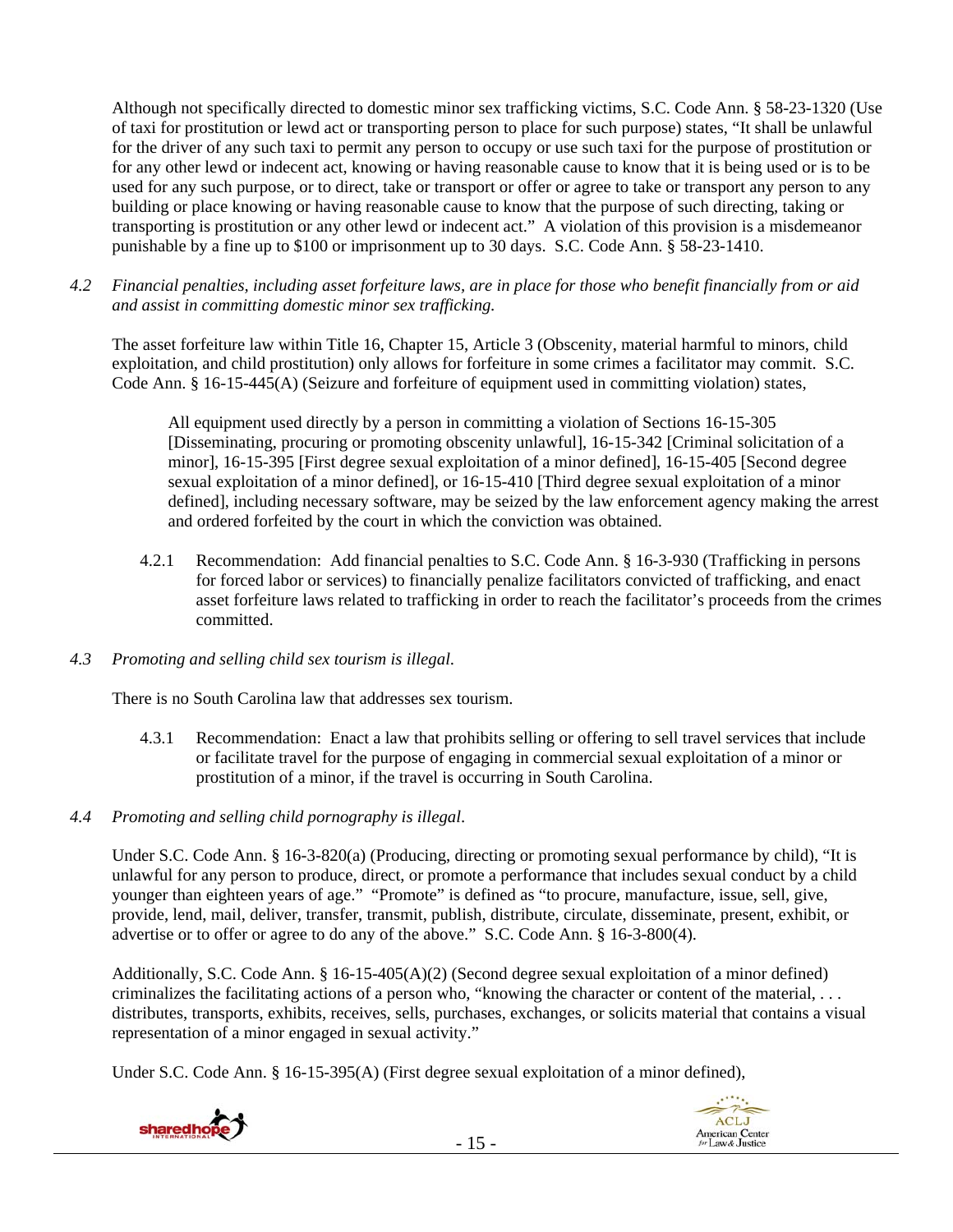(A) An individual commits the offense of first degree sexual exploitation of a minor if, knowing the character or content of the material or performance, he:

(1) uses, employs, induces, coerces, encourages, or facilitates a minor to engage in or assist others to engage in sexual activity for a live performance or for the purpose of producing material that contains a visual representation depicting this activity;

 . . . (3) transports or finances the transportation of a minor through or across this State with the intent that the minor engage in sexual activity for a live performance or for the purpose of producing material that contains a visual representation depicting this activity; or

(4) records, photographs, films, develops, duplicates, produces, or creates a digital electronic file for sale or pecuniary gain material that contains a visual representation depicting a minor engaged in sexual activity.

This crime is a Class C felony punishable by imprisonment for 3–20 years, and the offender is not eligible for parole or suspended sentence for the first 3 years. S.C. Code Ann. §§ 16-15-395(D), 16-1-90(C), 16-1-  $20(A)(3)$ .



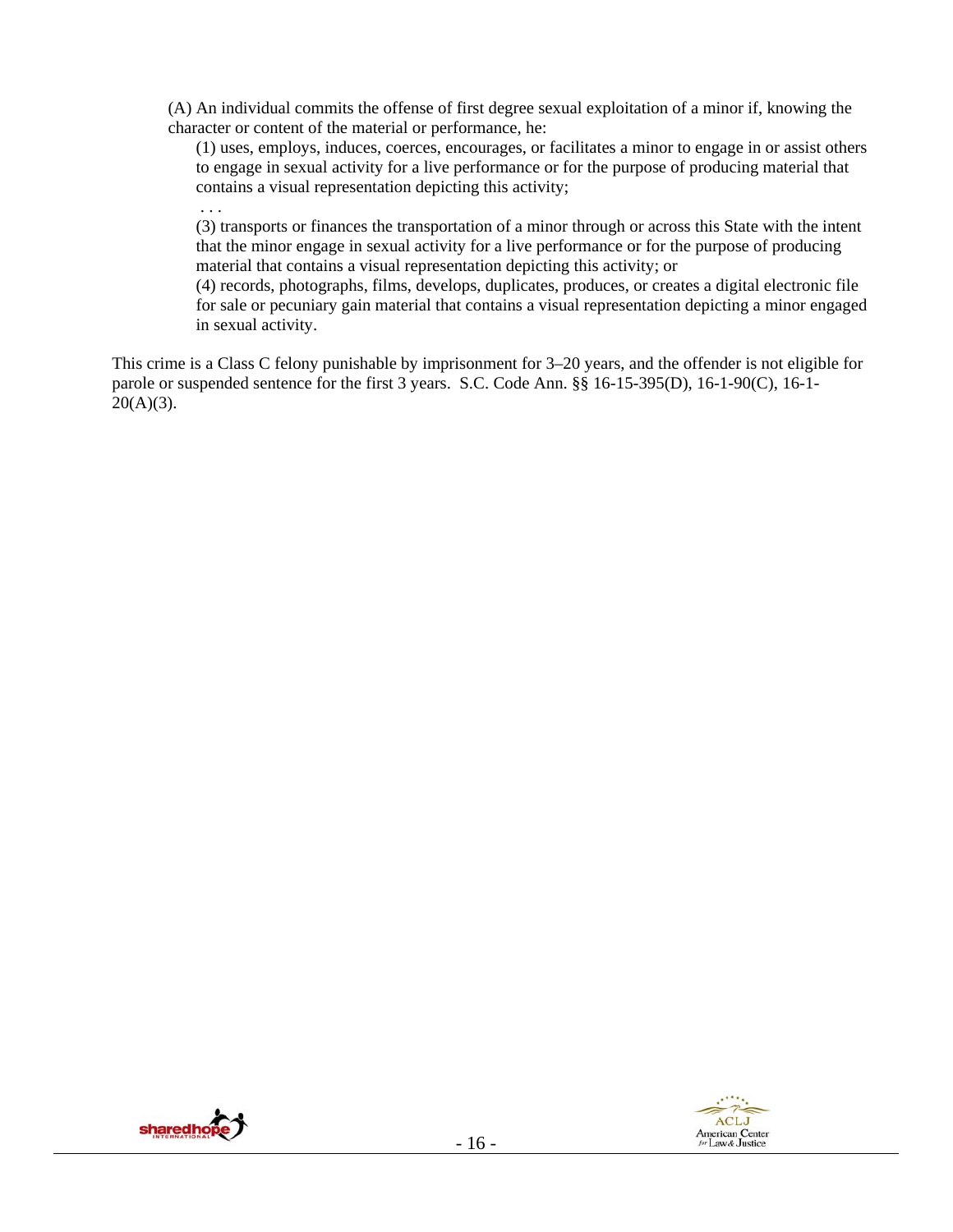# Framework Issue 5: Protective provisions for the child victims

## *Legal Components:*

- *5.1 A victim of domestic minor sex trafficking or CSEC is defined as a victim for purposes of qualifying for crime victims' compensation and other victim benefits.*
- *5.2 The state sex trafficking statute expressly prohibits a defendant from raising consent of the minor to the commercial sex acts as a defense.*
- *5.3 Prostitution laws apply only to adults, making minors under 18 specifically immune from this offense.*
- *5.4 Commercially sexually exploited children are provided with a child protection response, including specialized shelter and services, and are not detained in juvenile detention facilities.*
- *5.5 Commercial sexual exploitation is identified as a type of abuse and neglect within child protection statutes.*
- *5.6 The definition of "caregiver" (or similar term) in the child welfare statutes is broad enough to include a trafficker who has custody or control of a child in order to bring a trafficked child into protection of child protective services.*
- *5.7 Crime victims' compensation is specifically available to a child victim of sex trafficking or CSEC without regard to ineligibility factors.*
- *5.8 Victim-friendly procedures and protections are provided in the trial process for minors under 18.*
- *5.9 Expungement or sealing of juvenile arrest or criminal records resulting from arrests or adjudications for prostitution-related offenses committed as a result of, or in the course of, the commercial sexual exploitation of a minor is available within a reasonable time after turning 18.*
- *5.10 Victim restitution and civil remedies are authorized by law for minor victims of sex trafficking or CSEC.*
- *5.11 Statutes of limitations for civil and criminal actions for child sex trafficking or CSEC offenses are eliminated or lengthened sufficiently to allow prosecutors and victims a realistic opportunity to pursue criminal action and legal remedies.*

*\_\_\_\_\_\_\_\_\_\_\_\_\_\_\_\_\_\_\_\_\_\_\_\_\_\_\_\_\_\_\_\_\_\_\_\_\_\_\_\_\_\_\_\_\_\_\_\_\_\_\_\_\_\_\_\_\_\_\_\_\_\_\_\_\_\_\_\_\_\_\_\_\_\_\_\_\_\_\_\_\_\_\_\_\_\_\_\_\_\_\_\_\_\_* 

# *Legal Analysis:*

*5.1 A victim of domestic minor sex trafficking or CSEC is defined as a victim for purposes of qualifying for crime victims' compensation and other victim benefits.* 

The South Carolina Constitution defines "victim," for the purpose of the Victims' Bill of Rights, as, in relevant part, "a person who suffers direct or threatened physical, psychological, or financial harm as the result of the commission or attempted commission of a crime against him." S.C. Const. Ann. Art. I, § 24(2).

Similarly, for the purpose of the Victim's Compensation Fund, a "victim" is defined in relevant part as "a person who suffers direct or threatened physical, emotional, or financial harm as the result of an act by someone else, which is a crime." S.C. Code Ann. § 16-3-1110(8). A "crime" is defined in S.C. Code Ann. § 16-3- 1110(6) as "an act which is defined as a crime by state, federal, or common law, including terrorism as defined in Section 2331 of Title 18, United States Code," with the exception of certain vehicular crimes. However, not included in the definition of a victim for purposes of Article 15 (Victim and Witness Service) is a person "who is the subject of an investigation for, who is charged with, or who has been convicted of or pled guilty or nolo contendere to the offense in question" or "who was imprisoned or engaged in an illegal act at the time of the offense." S.C. Code Ann. § 16-3-1510(1).



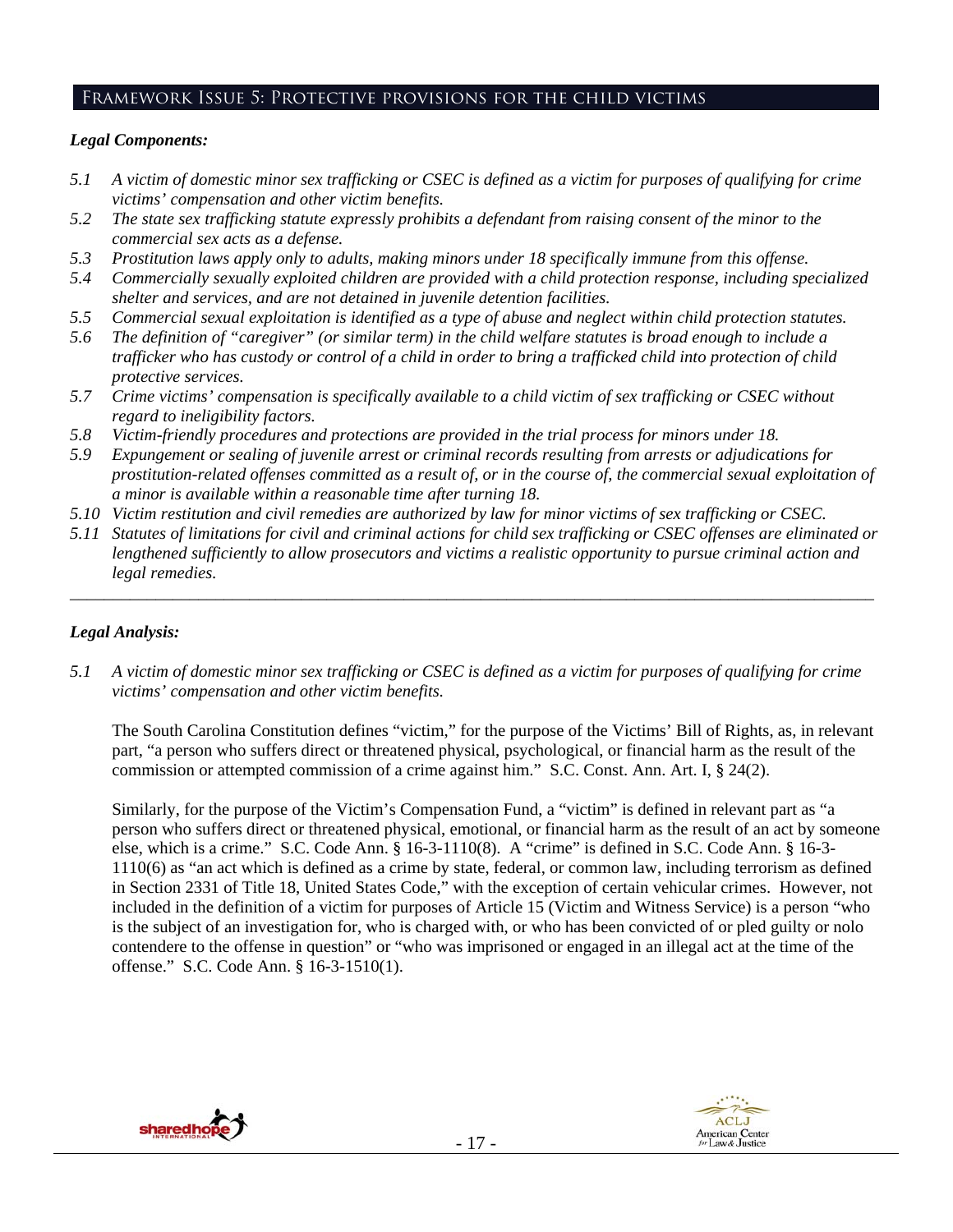*5.2 The state sex trafficking statute expressly prohibits a defendant from raising consent of the minor to the commercial sex acts as a defense.* 

Criminal solicitation of a minor under S.C. Code Ann. § 16-15-342 is the only CSEC statute that explicitly addresses consent as a defense. Pursuant to S.C. Code Ann. § 16-15-342,

(B) Consent is a defense to a prosecution pursuant to this section if the person under the age of eighteen, or the person reasonably believed to be under the age of eighteen, is at least sixteen years old. (C) Consent is not a defense to a prosecution pursuant to this section if the person under the age of eighteen, or the person reasonably believed to be under the age of eighteen, is under the age of sixteen.

- 5.2.1 Recommendation: Amend S.C. Code Ann. § 16-3-930 (Trafficking in persons) and § 16-15-415 (Promoting prostitution of a minor) to clarify that the consent of a minor is not a defense.
- *5.3 Prostitution laws apply only to adults, making minors under 18 specifically immune from this offense.*

Prostitution laws do not expressly apply only to adults. Pursuant to S.C. Code Ann. § 16-15-90(1), it is a crime to "[e]ngage in prostitution," and pursuant to S.C. Code Ann. § 16-15-100(4), it is unlawful to "[r]eceive or give or agree to receive or give any money or thing of value for procuring or attempting to procure any female to become a prostitute or an inmate in a house of prostitution." The statutes do not refer to age and could apply to both minors and adults.

- 5.3.1 Recommendation: Amend S.C. Code Ann. § 16-15-90 and § 16-15-100 to specify that minors who are prostituted are not guilty of prostitution but rather are victims of a crime.
- *5.4 Commercially sexually exploited children are provided with a child protection response, including specialized shelter and services, and are not detained in juvenile detention facilities.*

South Carolina Children's Code policy states in part, "This policy shall be interpreted in conjunction with all relevant laws and regulations and shall apply to all children who have need of services including, but not limited to, those mentally, socially, emotionally, physically, developmentally, culturally, educationally or economically disadvantaged or handicapped, those dependent, neglected, abused or exploited and those who by their circumstance or action violate the laws of this State and are found to be in need of treatment or rehabilitation." S.C. Code Ann. § 63-1-20(B). South Carolina does not specifically exempt commercially exploited children from juvenile justice proceedings in favor of specialized shelter services but does allow for children taken into custody who need placement outside the home to be placed in a facility "other than a secure juvenile detention facility, when these alternatives are appropriate and available." S.C. Code Ann. § 63-19-820(A).

According to S.C. Code Ann. § 63-7-20 (Definitions), "child abuse or neglect" or "harm" occurs, in part, when a "parent, guardian, or other person responsible for the child's welfare: . . . . (b) commits or allows to be committed against the child a sexual offense as defined by the laws of this State or engages in acts or omissions that present a substantial risk that a sexual offense as defined in the laws of this State would be committed against the child." An abused child could be taken into emergency protective custody under S.C. Code Ann. § 63-7-620 (Emergency protective custody), which states in part,

(A) A law enforcement officer may take emergency protective custody of a child without the consent of the child's parents, guardians, or others exercising temporary or permanent control over the child if: (1) the officer has probable cause to believe that by reason of abuse or neglect the child's life, health, or physical safety is in substantial and imminent danger if the child is not taken into emergency protective custody, and there is not time to apply for a court order pursuant to Section  $63 - 7 - 1660...$ 



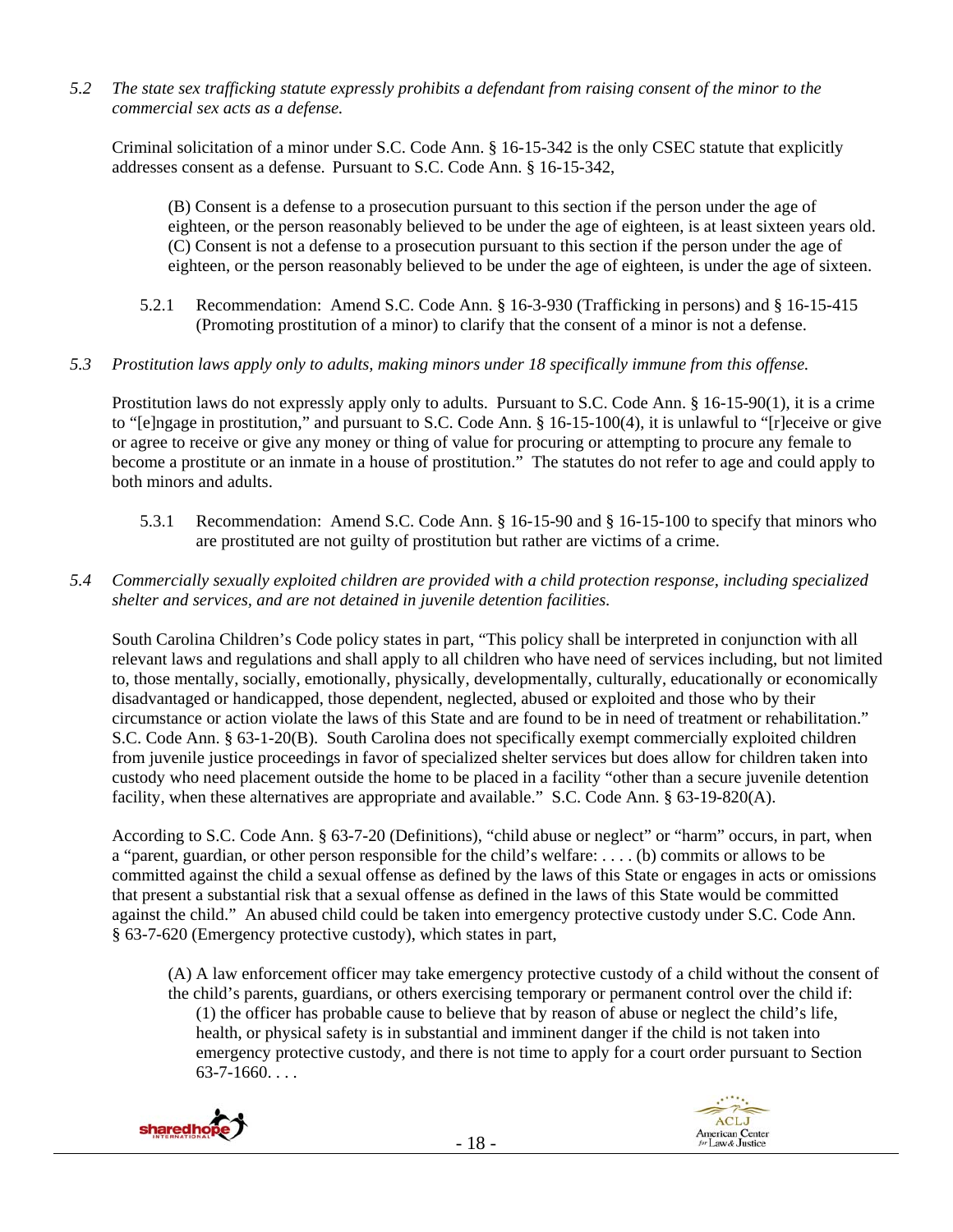Under S.C .Code Ann. § 63-7-620(B)(2), a child taken into emergency protective custody, as long as emergency medical care is not necessary, is to be placed in, within a reasonable amount of time, a licensed foster home or shelter and may not be placed in a jail or any other criminal detention center.

After taking custody of the child, a law enforcement officer must notify "the parent, guardian, or other person exercising temporary or permanent control over the child as early as reasonably possible of the location of the child unless there are compelling reasons for believing that disclosure of this information would be contrary to the best interests of the child." S.C. Code Ann. § 63-7-630. After a child is taken into custody via an emergency order, the Department of Social Services ("the department") must conduct a preliminary investigation to determine if grounds exist "assuming legal custody of the child exist and whether reasonable means exist for avoiding removal of the child from the home of the parent or guardian or for placement of the child with a relative and means for minimizing the emotional impact on the child of separation from the child's home and family." S.C. Code Ann. § 63-7-640. If the preliminary investigation shows "probable cause to believe that by reason of abuse or neglect the child's life, health, or physical safety is in imminent and substantial danger," then "the department may assume legal custody of the child."<sup>22</sup> S.C. Code Ann. § 63-7-660. If the department determines that the child should be returned to the parent, guardian, or custodian, then "the department shall consult with the law enforcement officer who took emergency protective custody unless the department and the law enforcement agency have agreed to an alternative procedure." S.C. Code Ann. § 63- 7-670. If, after consulting with the law enforcement officer, "the officer objects to the return of the child, the department must assume legal custody of the child until a probable cause hearing can be held." S.C. Code Ann. § 63-7-670. Additionally, the department must take legal custody of the child until a probable cause hearing "[i]f a law enforcement officer clearly states to the department at the time the officer delivers physical control of the child to the department that the child is not to be returned to the home or placed with a relative before a probable cause hearing regardless of the outcome of a preliminary investigation" and the department shall, at least, "conduct a preliminary investigation as provided in Section 63-7-640 within seventy-two hours after the child was taken into emergency protective custody and shall make recommendations concerning return of the child to the home or placement with a relative or other person to the family court at the probable cause hearing or take other appropriate action as provided in this chapter." S.C. Code Ann. § 63-7-700(A).

Certain professional persons, in their professional capacities, are required to report to "to the county department of social services or to a law enforcement agency in the county where the child resides or is found" pursuant to S.C. Code Ann. § 63-7-310 if they "ha[ve] received information which gives [them] reason to believe that a child has been or may be abused or neglected." S.C. Code Ann. § 63-7-310(A), (D). Under S.C. Code Ann. § 63-7-310(B),

If a person required to report pursuant to subsection (A) has received information in the person's professional capacity which gives the person reason to believe that a child's physical or mental health or welfare has been or may be adversely affected by acts or omissions that would be child abuse or neglect if committed by a parent, guardian, or other person responsible for the child's welfare, but the reporter believes that the act or omission was committed by a person other than the parent, guardian, or other person responsible for the child's welfare, the reporter must make a report to the appropriate law enforcement agency.

Law enforcement is then responsible for notifying the county department of social services of these reports. S.C. Code Ann. § 63-7-320.

<sup>&</sup>lt;sup>22</sup> Under S.C. Code Ann. § 63-7-660, "The department may exercise the authority to assume legal custody only after a law enforcement officer has taken emergency protective custody of the child or the family court has granted emergency protective custody by ex parte order, and the department has conducted a preliminary investigation pursuant to Section 63-7-640."



. . . .

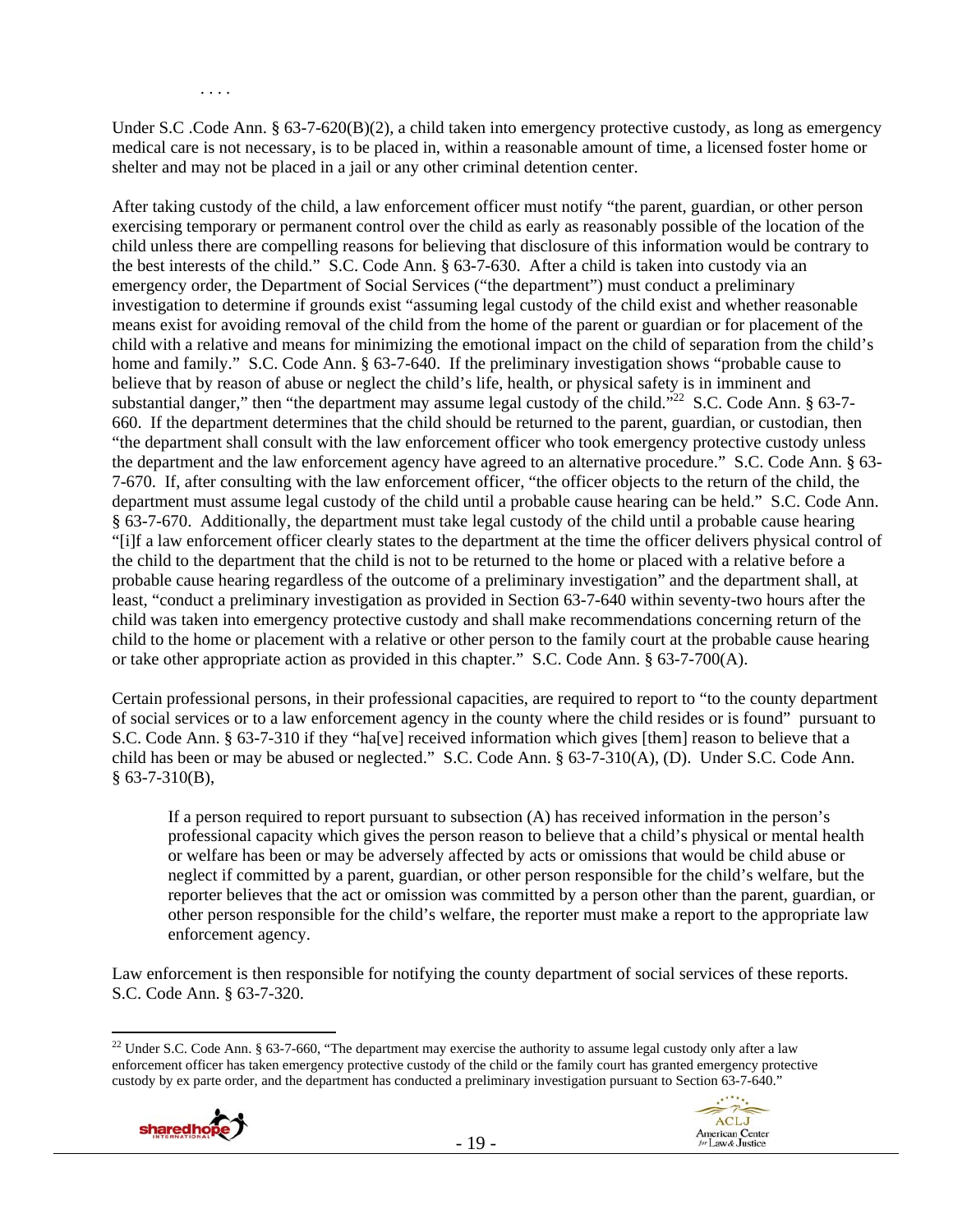If a minor is found committing a violation of the criminal code, such as a prostitution-related offense, law enforcement may take the minor into temporary custody pursuant to S.C. Code Ann. § 63-19-810. Specifically,

(A) When a child found violating a criminal law or ordinance is taken into custody, the taking into custody is not an arrest. The jurisdiction of the court attaches from the time of the taking into custody. When a child is taken into custody, the officer taking the child into custody shall notify the parent, guardian, or custodian of the child as soon as possible. Unless otherwise ordered by the court, the person taking the child into custody may release the child to a parent, a responsible adult, a responsible agent of a court-approved foster home, group home, nonsecure facility, or program upon the written promise, signed by the person, to bring the child to the court at a stated time or at a time the court may direct. The written promise, accompanied by a written report by the officer, must be submitted to the South Carolina Department of Juvenile Justice as soon as possible, but not later than twenty-four hours after the child is taken into custody. If the person fails to produce the child as agreed, or upon notice from the court, a summons or a warrant may be issued for the apprehension of the person or of the child.

(D) Juveniles may be held in nonsecure custody within the law enforcement center for only the time necessary for purposes of identification, investigation, detention, intake screening, awaiting release to parents or other responsible adult, or awaiting transfer to a juvenile detention facility or to the court for a detention hearing.

The protective custody provisions and the child protective provisions above may not prevent a criminal justice response from being employed in the case of a domestic minor sex trafficking victim. A child could be sent to a secure juvenile detention facility pursuant to S.C. Code Ann. § 63-19-820(B), which states,

A child is eligible for detention in a secure juvenile detention facility only if the child:

(1) is charged with a violent crime as defined in Section  $16$ -1-60;<sup>23</sup>

(2) is charged with a crime which, if committed by an adult, would be a felony or a misdemeanor other than a violent crime, and the child:

(a) is already detained or on probation or conditional release or is awaiting adjudication in connection with another delinquency proceeding;

- (b) has a demonstrable recent record of willful failures to appear at court proceedings;
- (c) has a demonstrable recent record of violent conduct resulting in physical injury to others; or
- (d) has a demonstrable recent record of adjudications for other felonies or misdemeanors; and (i) there is reason to believe the child is a flight risk or poses a threat of serious harm to others; or
	- (ii) the instant offense involved the use of a firearm;
- (3) is a fugitive from another jurisdiction;
- (4) requests protection in writing under circumstances that present an immediate threat of serious

. . . .

For purposes of definition under South Carolina law, a violent crime includes the offenses of: . . . criminal sexual conduct in the first and second degree (Sections 16-3-652 and 16-3-653); criminal sexual conduct with minors, first and second degree (Section 16-3-655); assault with intent to commit criminal sexual conduct, first and second degree (Section 16-3-656) . . . kidnapping (Section 16-3-910); trafficking in persons (Section 16-3-930) . . . engaging a child for a sexual performance (Section 16-3-810) . . . producing, directing, or promoting sexual performance by a child (Section 16-3-820); lewd act upon a child under sixteen (Section 16-15-140); sexual exploitation of a minor first degree (Section 16-15-395); sexual exploitation of a minor second degree (Section 16-15-405); promoting prostitution of a minor (Section 16-15-415); participating in prostitution of a minor (Section 16-15-425) . . . and attempt to commit any of the above offenses (Section 16-1-80). Only those offenses specifically enumerated in this section are considered violent offenses.





<sup>23</sup> S.C. Code Ann. § 16-1-60 states,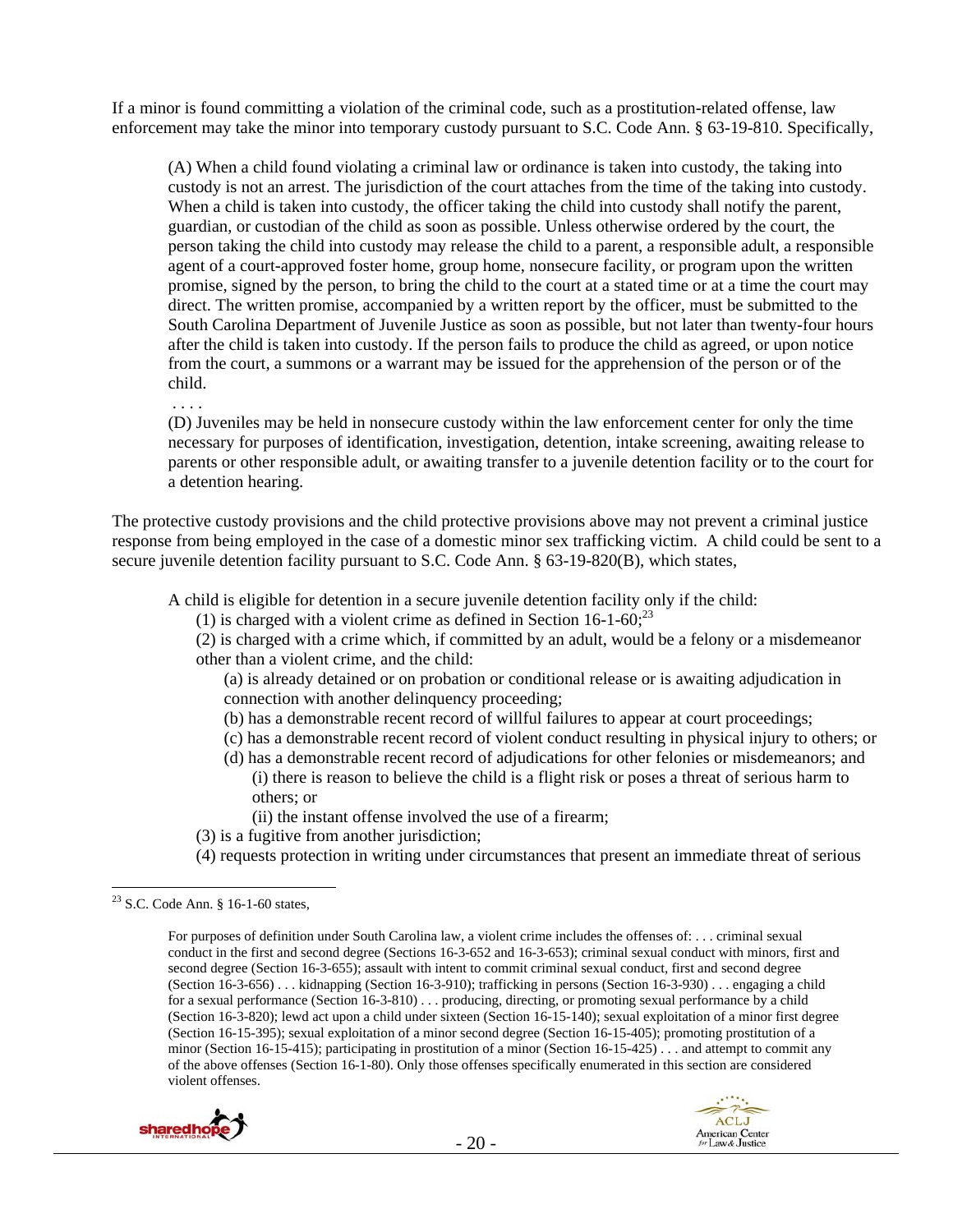physical injury;

. . . .

(5) had in his possession a deadly weapon;

(6) has a demonstrable recent record of wilful failure to comply with prior placement orders including, but not limited to, a house arrest order;

(7) has no suitable alternative placement and it is determined that detention is in the child's best interest or is necessary to protect the child or public, or both; or

A child who meets the criteria provided in this subsection is eligible for detention. Detention is not mandatory for a child meeting the criteria if that child can be supervised adequately at home or in a less secure setting or program. If the officer does not consent to the release of the child, the parents or other responsible adult may apply to the family court within the circuit for an ex parte order of release of the child. The officer's written report must be furnished to the family court judge who may establish conditions for the release.

S.C. Code Ann. § 63-19-820 places limitations on secure detention for juveniles including a six-hour limit for confinement in an adult detention center unless the juvenile is required to stand trial as an adult, a twenty-four hour limit for confinement in a juvenile detention center if taken into custody for an offense that would not be a crime if committed by an adult, and a seventy-two hour limit for confinement in a juvenile detention center for violating a valid court order. Juveniles under the age of eleven may not be confined in any type of detention center for any reason. Juveniles aged eleven or twelve may only be confined by order of a family court.

- 5.4.1 Recommendation: Enact a protective response law that removes sexually exploited children from the juvenile justice system and places them in a protective system for appropriate care.
- *5.5 Commercial sexual exploitation or sex trafficking is identified as a type of abuse and neglect within child protection statutes.*

Commercial sexual exploitation is not specifically defined as a type of abuse or neglect under the law. However, pursuant to S.C. Code Ann. § 63-7-20(4)(b), "'Child abuse or neglect' or 'harm' occurs when the parent, guardian, or other person responsible for the child's welfare: . . . . (b) commits or allows to be committed against the child a sexual offense as defined by the laws of this State or engages in acts or omissions that present a substantial risk that a sexual offense as defined in the laws of this State would be committed against the child." Therefore, commercial sexual exploitation might fall within this definition.

- 5.5.1 Recommendation: Amend S.C. Code Ann. § 63-7-20(4)(b) to add to the definition of "child abuse or neglect" any situation of trafficking in persons and commercial sexual exploitation of a child.
- *5.6 The definition of "caregiver" (or similar term) in the child welfare statutes is broad enough to include a trafficker who has custody or control of a child in order to bring a trafficked child into the protection of child protective services.*

South Carolina's chapter on "Child Protection and Permanency"<sup>24</sup> defines "person responsible for a child's welfare," as "includ[ing] the child's parent, guardian, foster parent, an operator, employee, or caregiver, as defined by Section 63-13-20, of a public or private residential home, institution, agency, or childcare facility or an adult who has assumed the role or responsibility of a parent or guardian for the child, but who does not necessarily have legal custody of the child. A person whose only role is as a caregiver and whose contact is only incidental with a child, such as a babysitter or a person who has only incidental contact but may not be a caretaker, has not assumed the role or responsibility of a parent or guardian. An investigation pursuant to

 <sup>24</sup> These definitions in S.C. Code Ann. § 63-7-20 also apply in Chapter 9 (Adoptions) and Chapter 11 (Children's services agencies). The definitions apply to these chapters, "unless the specific context indicates otherwise."

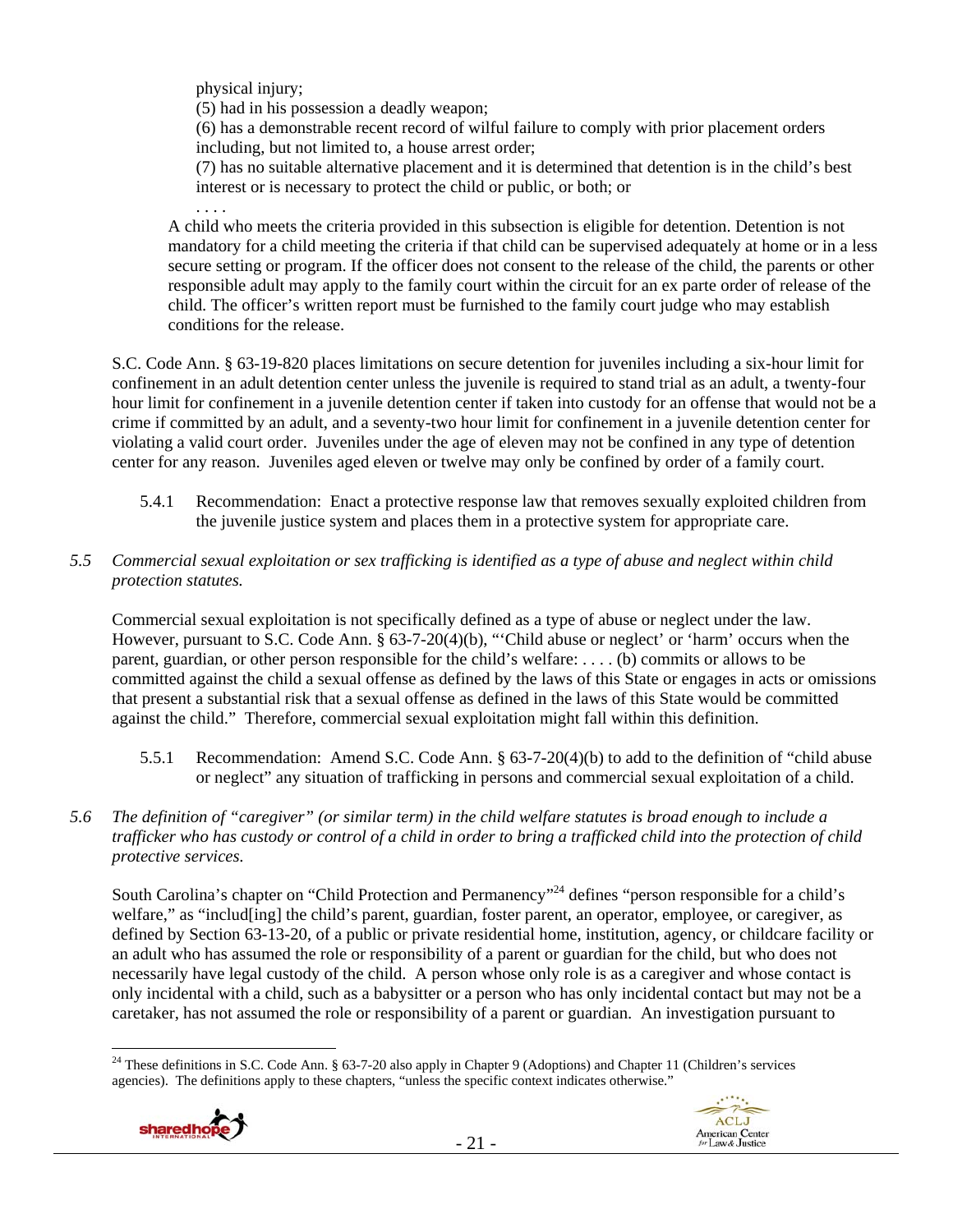Section 63-7-920 must be initiated when the information contained in a report otherwise sufficient under this section does not establish whether the person has assumed the role or responsibility of a parent or guardian for the child." S.C. Code Ann. § 63-7-20(16). This terminology could be broad enough to encompass a trafficker; however, no case law has been identified to provide precedent for this possible usage.

## *5.7 Crime victims' compensation is specifically available to a child victim of sex trafficking or CSEC without regard to ineligibility factors.*

The state Victim's Compensation Fund is codified at S.C. Code Ann. § 16-3-1110 et seq. It defines "victim" as "a person who suffers direct or threatened physical, emotional, or financial harm as the result of an act by someone else, which is a crime." S.C. Code Ann. § 16-3-1110(8). All crimes at the state and federal level are included in the definition of a crime, with the exception of some vehicular crimes. S.C. Code Ann. § 16-3- 1110(6). Under S.C. Code Ann. § 16-3-1170(A) (Basis for award), "(A) No award may be made unless: (1) a crime was committed; (2) the crime directly resulted in physical or psychic trauma to the victim; (3) the crime was promptly reported to the proper authority and recorded in police records; and (4) the claimant or other award recipient has fully cooperated with all law enforcement agencies and with the South Carolina Victim's Compensation Fund." Under subsection (B), barring the "showing of special circumstances or causes which justify the delay," crimes reported after more than 48 hours are not "promptly reported." Furthermore, pursuant to S.C. Code Ann. § 16-3-1200 (Conduct of victim or intervener contributing to infliction of injury), an award may be reduced or rejected based on a determination that "because of his conduct the victim or intervener of such crime contributed to the infliction of his injury . . . ." Similarly, a person is ineligible if he "committed or aided in the commission of the crime upon which the claim is based or engaged in other unlawful activity which contributed to or aggravated the resulting injury." S.C. Code Ann. § 16-3-1220(1). As a result, since minors can be charged with prostitution in South Carolina, it is possible the minor victim could be disqualified from receiving victims' compensation from the Fund if it is determined that the prostitution "contributed to or aggravated the resulting injury." Additionally, a claim must usually be filed within "one hundred eighty days after the latest of the following events: (a) the occurrence of the crime upon which the claim is based; (b) the death of the victim; (c) the discovery by the law enforcement agency that the occurrence was the result of crime; or (d) the manifestation of a mental or physical injury is diagnosed as a result of a crime committed against a minor." S.C. Code Ann. § 16-3-1230(2). This requirement potentially limits the ability of domestic minor sex trafficking victims to gain compensation dependent upon how the "occurrence" of the crime is defined because many victims may not come forward and report the crime due to the ongoing effects of trafficking. South Carolina allows for extending the filing period "[u]pon good cause shown," however, "'[g]ood cause' for the above purposes includes reliance upon advice of an official victim assistance specialist who either misinformed or neglected to inform a victim of rights and benefits of the Victim's Compensation Fund but does not mean simply ignorance of the law." S.C. Code Ann. § 16-3-1230(3).

- 5.7.1 Recommendation: Amend S.C. Code Ann. § 16-3-1220(1) and § 16-3-1200 to ensure that domestic minor sex trafficking victims are not ineligible due to crimes their traffickers forced them to commit. Also, amend S.C. Code Ann. § 16-3-1170(B) and § 16-3-1230 to relax the time requirements in cases of domestic minor sex trafficking.
- *5.8 Victim-friendly procedures and protections are provided in the trial process for minors under 18.*

South Carolina has a few victim-friendly criminal justice procedures. According to S.C. Code Ann. § 16-3- 659.1(1) (Criminal sexual conduct: admissibility of evidence concerning victim's sexual conduct), evidence of a victim's past sexual conduct or reputation is inadmissible in certain cases, including cases of first, second, or third degree criminal sexual conduct and in cases of criminal sexual conduct with a minor. However, under the provision, "evidence of the victim's sexual conduct with the defendant or evidence of specific instances of sexual activity with persons other than the defendant introduced to show source or origin of semen, pregnancy, or disease about which evidence has been introduced previously at trial is admissible if the judge finds that such

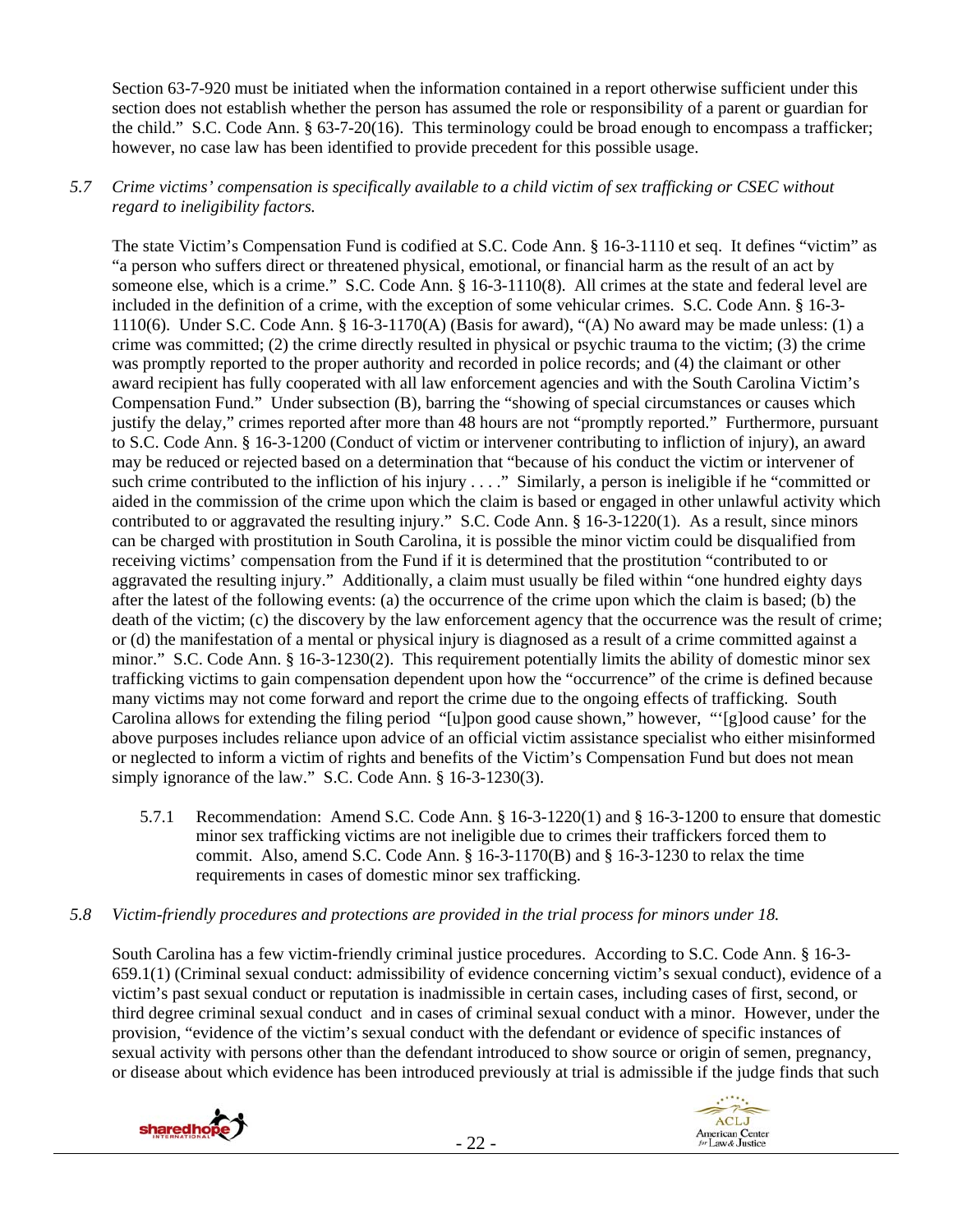evidence is relevant to a material fact and issue in the case and that its inflammatory or prejudicial nature does not outweigh its probative value. Evidence of specific instances of sexual activity which would constitute adultery and would be admissible under rules of evidence to impeach the credibility of the witness may not be excluded."

Also, for victims of rape, S.C. Code Ann. § 16-3-660 (Deposition testimony of rape victim or victim of assault with intent to ravish) states that "the deposition of [the female witness who is alleged to have been assaulted may] be taken at a time and place designated in such order within the county in which the trial is to be had  $\dots$ ." The procedure for these depositions requires that only the witness, the accused, and the attorneys be present at the taking of the deposition. S.C. Code Ann. § 16-3-670. According to S.C. Code Ann. § 16-3-700 (Reading deposition to jury), "Such deposition shall be read to the jury upon the trial and shall be considered by them as though such testimony had been given orally in court." South Carolina also provides for the destruction of these depositions when the case is closed and appeals have both been taken and settled or the time for taking an appeal has elapsed. S.C. Code Ann. § 16-3-720. Finally, S.C. Code Ann. § 16-3-730 (Publishing name of victim of criminal sexual conduct unlawful) states that "[w]hoever publishes or causes to be published the name of any person upon whom the crime of criminal sexual conduct has been committed or alleged to have been committed in this State in any newspaper, magazine or other publication shall be deemed guilty of a misdemeanor and, upon conviction thereof, shall be punished by a fine of not more than one thousand dollars or imprisonment of not more than three years. The provisions of this section shall not apply to publications made by order of court."

S.C. Code Ann. § 17-23-175 allows for out-of-court statements for children under 12 to be admissible if certain conditions are met:

(A) In a general sessions court proceeding or a delinquency proceeding in family court, an out-of-court statement of a child<sup>25</sup> is admissible if:

(1) the statement was given in response to questioning conducted during an investigative interview of the child;

(2) an audio and visual recording of the statement is preserved on film, videotape, or other electronic means, except as provided in subsection (F);

(3) the child testifies at the proceeding and is subject to cross- examination on the elements of the offense and the making of the out-of-court statement; and

(4) the court finds, in a hearing conducted outside the presence of the jury, that the totality of the circumstances surrounding the making of the statement provides particularized guarantees of trustworthiness.

- 5.8.1 Recommendation: Extend victim-friendly criminal justice procedures to victims of domestic minor sex trafficking by amending S.C. Code Ann. § 16-3-659.1, § 16-3-660, § 16-3-720, and § 16-3-730 to include exceptions and extensions of protections for victims of commercial sexual exploitation.
- *5.9 Expungement or sealing of juvenile arrest or criminal records resulting from arrests or adjudications for prostitution-related offenses committed as a result of, or in the course of, the commercial sexual exploitation of a minor is available within a reasonable time after turning 18.*

South Carolina's Juvenile Justice Code contains a provision for record destruction. It states in S.C. Code Ann.  $§$  63-19-2050(A),

 <sup>25</sup> A "child" for the purposes of this statute include "(1) a person who is under the age of twelve years at the time of the making of the statement or who functions cognitively, adaptively, or developmentally under the age of twelve at the time of making the statement; and (2) a person who is the alleged victim of, or witness to, a criminal act for which the defendant, upon conviction, would be required to register pursuant to the provisions of Article 7, Chapter 3, Title 23 [Sex offender registry]." S.C. Code Ann. § 17-23-175(C).



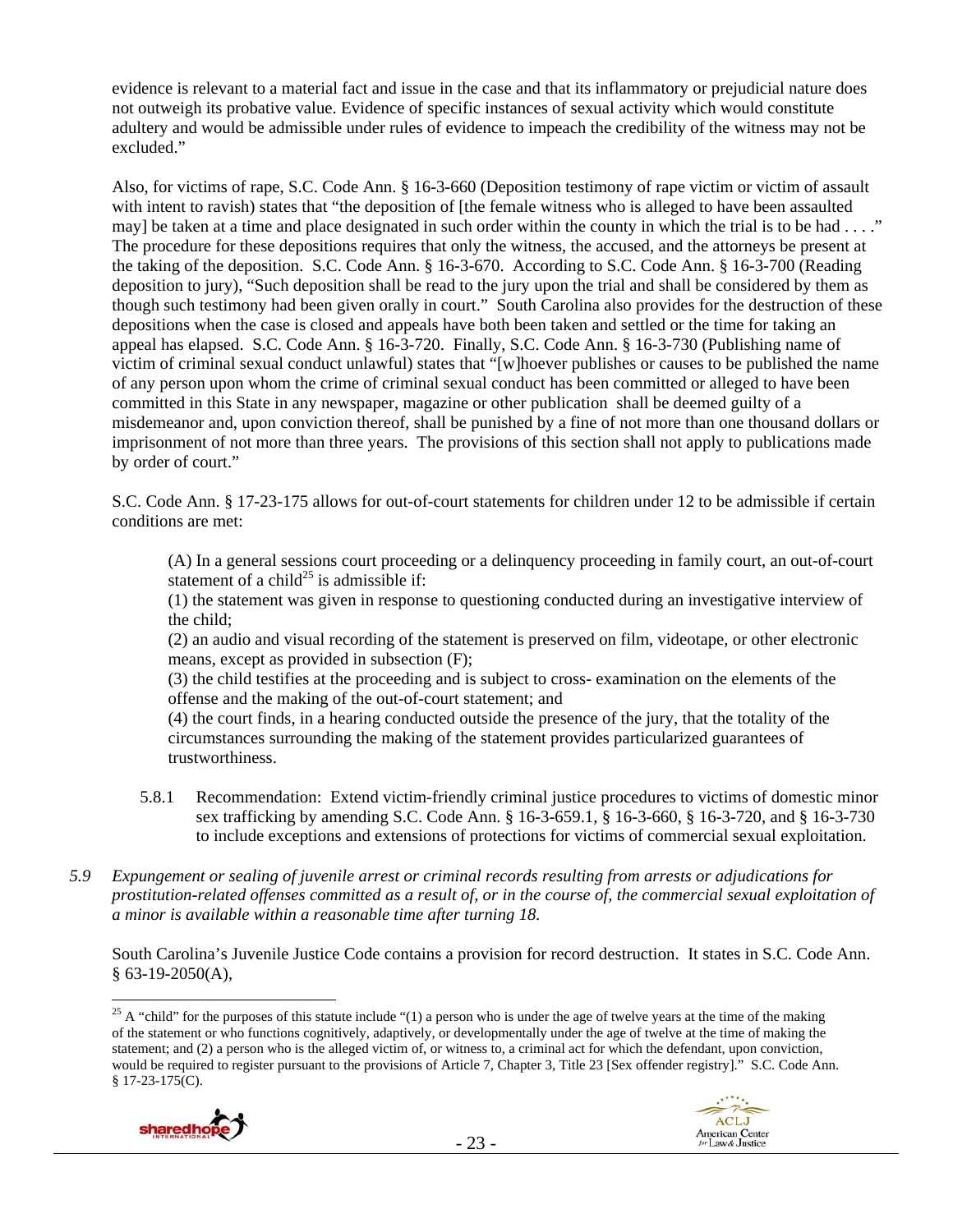A person who has been taken into custody for, charged with, or adjudicated delinquent for having committed a status or a nonviolent offense may petition the court for an order destroying all official records relating to:

(1) being taken into custody;

(2) the charges filed against the child;

(3) the adjudication; and

(4) disposition.

The granting of the order is in the court's discretion. However, a person may not petition the court if he has a prior adjudication for an offense that would carry a maximum term of imprisonment of five years or more if committed by an adult. In addition, the court must not grant the order unless it finds that the person who is seeking to have the records destroyed is at least eighteen years of age, has successfully completed any dispositional sentence imposed, and has not been subsequently charged with any criminal offense. $^{26}$ 

If expungement is granted, it serves to completely eliminate all evidence of the records and to "restore the person in the contemplation of the law to the status the person occupied before being taken into custody." S.C. Code Ann. § 63-19-2050(C).

A child under the age of 17 who has committed a non-violent offense that is either a misdemeanor; Class D, E, or F felony; or is punishable by a maximum sentence of no greater than 15 years is eligible for "youthful offender" status if the minor "has been bound over for proper criminal proceedings to the court of general sessions pursuant to Section 63-19-1210 . . . . " S.C. Code Ann. § 24-19-10(d)(i). Additionally, a minor who is at least 17 but less than 25 when convicted of an "offense that is not a violent crime, as defined in Section 16-1- 60, and that is a misdemeanor, a Class D, Class E, or Class F felony, or a felony which provides for a maximum term of imprisonment of fifteen years or less" falls under the definition of "youthful offender." S.C. Code Ann. § 24-19-10(d)(ii). A youthful offender's criminal record may be expunged once pursuant to S.C. Code Ann. § 22-5-920, which states in part,

Following a first offense conviction as a youthful offender for which a defendant is sentenced pursuant to the provisions of Chapter 19, Title 24, Youthful Offender Act, the defendant, after five years from the date of completion of his sentence, including probation and parole, may apply, or cause someone acting on his behalf to apply, to the circuit court for an order expunging the records of the arrest and conviction. However, this section does not apply to an offense involving the operation of a motor vehicle, to a violation of Title 50 or the regulations promulgated under it for which points are assessed, suspension provided for, or enhanced penalties for subsequent offenses authorized, to an offense classified as a violent crime in Section 16-1-60, or to an offense contained in Chapter 25, Title 16, except as otherwise provided in Section 16-25-30. If the defendant has had no other conviction during the five-year period following completion of his sentence, including probation and parole, for a first offense conviction as a youthful offender for which the defendant was sentenced pursuant to the provisions of Chapter 19, Title 24, Youthful Offender Act, the circuit court may issue an order expunging the records. No person may have his records expunged under this section more than once. A person may have his record expunged even though the conviction occurred before the effective date of this section. A person eligible for a sentence pursuant to the provisions of Chapter 19, Title 24, Youthful Offender Act, and who is not sentenced pursuant to those provisions, is not eligible to have his record expunged pursuant to the provisions of this section.

 <sup>26</sup> Under S.C. Code Ann. § 63-19-2050(D), "For purposes of this section, an adjudication is considered a previous adjudication only if it occurred prior to the date the subsequent offense was committed."



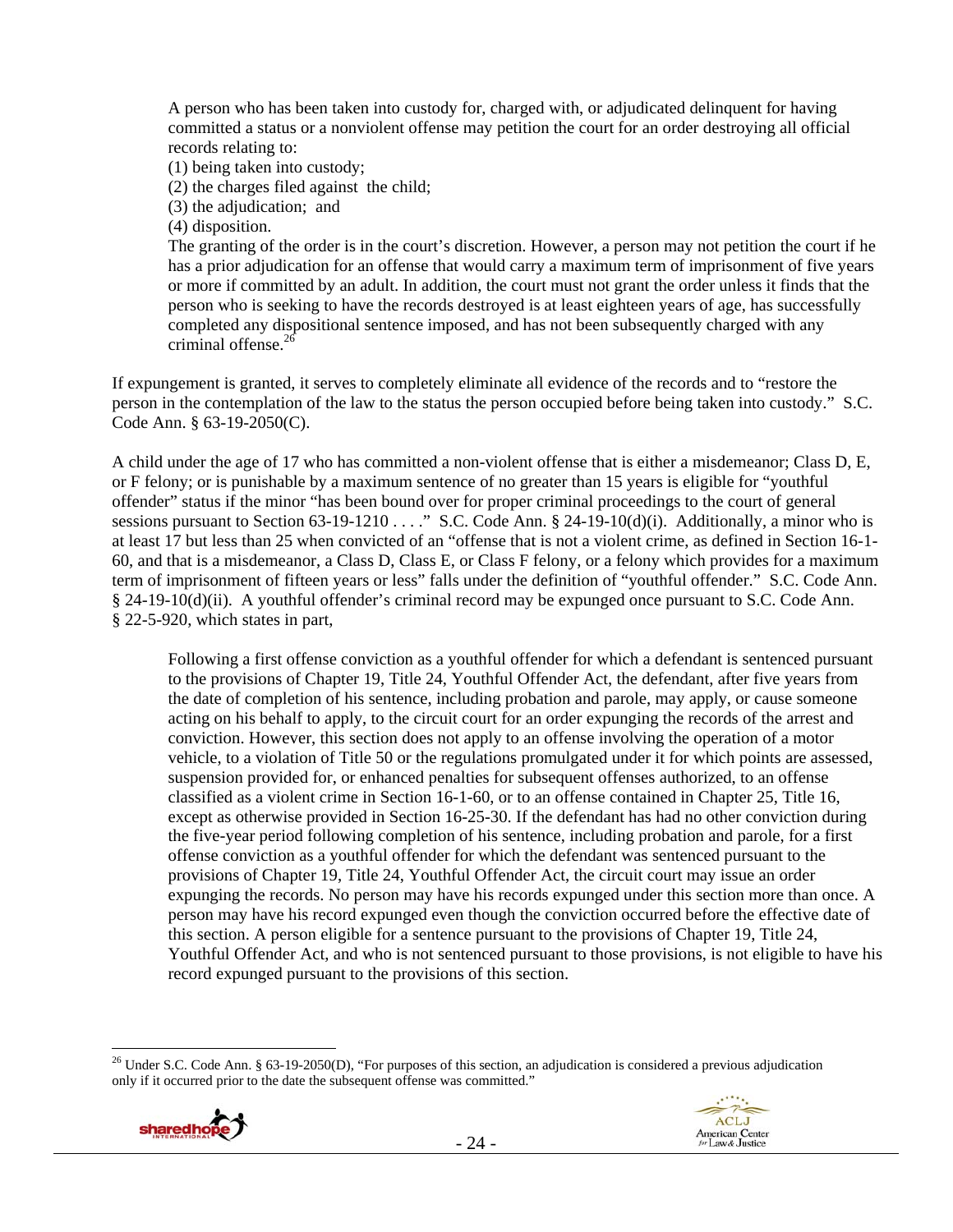## *5.10 Victim restitution and civil remedies are authorized by law for minor victims of sex trafficking or CSEC.*

No specific criminal or civil restitution or civil remedies are provided in South Carolina's human trafficking statute or CSEC statutes. However, S.C. Code Ann. § 17-25-322(A) states in part, "When a defendant is convicted of a crime which has resulted in pecuniary damages or loss to a victim, the court must hold a hearing to determine the amount of restitution due the victim or victims of the defendant's criminal acts." The following items may be considered by the court when determining the amount, method, or manner of restitution: "(1) the financial resources of the defendant and the victim and the burden that the manner or method of restitution will impose upon the victim or the defendant; (2) the ability of the defendant to pay restitution on an installment basis or on other conditions to be fixed by the court; (3) the anticipated rehabilitative effect on the defendant regarding the manner of restitution or the method of payment; (4) any burden or hardship upon the victim as a direct or indirect result of the defendant's criminal acts; (5) the mental, physical, and financial well-being of the victim." S.C. Code Ann. § 17-25-322(B). Additionally, subsection (E) provides, "An offender may not be granted a pardon until the restitution and collection fees required by the restitution order have been paid in full." S.C. Code Ann. § 17-25-322(E).

- 5.10.1 Recommendation: Amend S.C. Code Ann. § 16-3-930 (Trafficking in persons) to allow victims of human trafficking to receive restitution from their trafficker for the crimes committed.
- *5.11 Statutes of limitations for civil and criminal actions for child sex trafficking or CSEC offenses are eliminated or lengthened sufficiently to allow prosecutors and victims a realistic opportunity to pursue criminal action and legal remedies.*

"South Carolina does not have a general statute of limitations for criminal actions; however, in a few very rare instances, a period of limitations is incorporated in specific criminal statutes."27 Civil actions based on sexual abuse or incest may be available to victims of domestic minor sex trafficking. Pursuant to S. C. Code Ann. § 15-3-555 (Statute of limitations for action based on sexual abuse or incest) states, "(A) An action to recover damages for injury to a person arising out of an act of sexual abuse<sup>28</sup> or incest must be commenced within six years after the person becomes twenty-one years of age or within three years from the time of discovery by the person of the injury and the causal relationship between the injury and the sexual abuse or incest, whichever occurs later." In the event the crime was perpetrated by a parent, subsection (B) states, "Parental immunity is not a defense against claims based on sexual abuse or incest that occurred before, on, or after this section's effective date."

<sup>(</sup>b) permitting, enticing, encouraging, forcing, or otherwise facilitating a child's participation in prostitution or in a live performance or photographic representation of sexual activity or sexually explicit nudity; by any person including, but not limited to, a person responsible for the child's welfare, as defined in Section 63-7-20." However, S. C. Code Ann. § 15-3-555 does not cross reference this definition.





<sup>27</sup> *Summary Court Judges Bench Book—Substantive and Procedural Law*, SOUTH CAROLINA JUDICIAL DEPARTMENT, http://www.judicial.state.sc.us/summaryCourtBenchBook/HTML/CriminalA.htm (last visited July 21, 2011). <sup>28</sup> S.C. Code Ann. § 17-25-135(2) defines "sexual abuse" as "(a) actual or attempted sexual contact with a child; or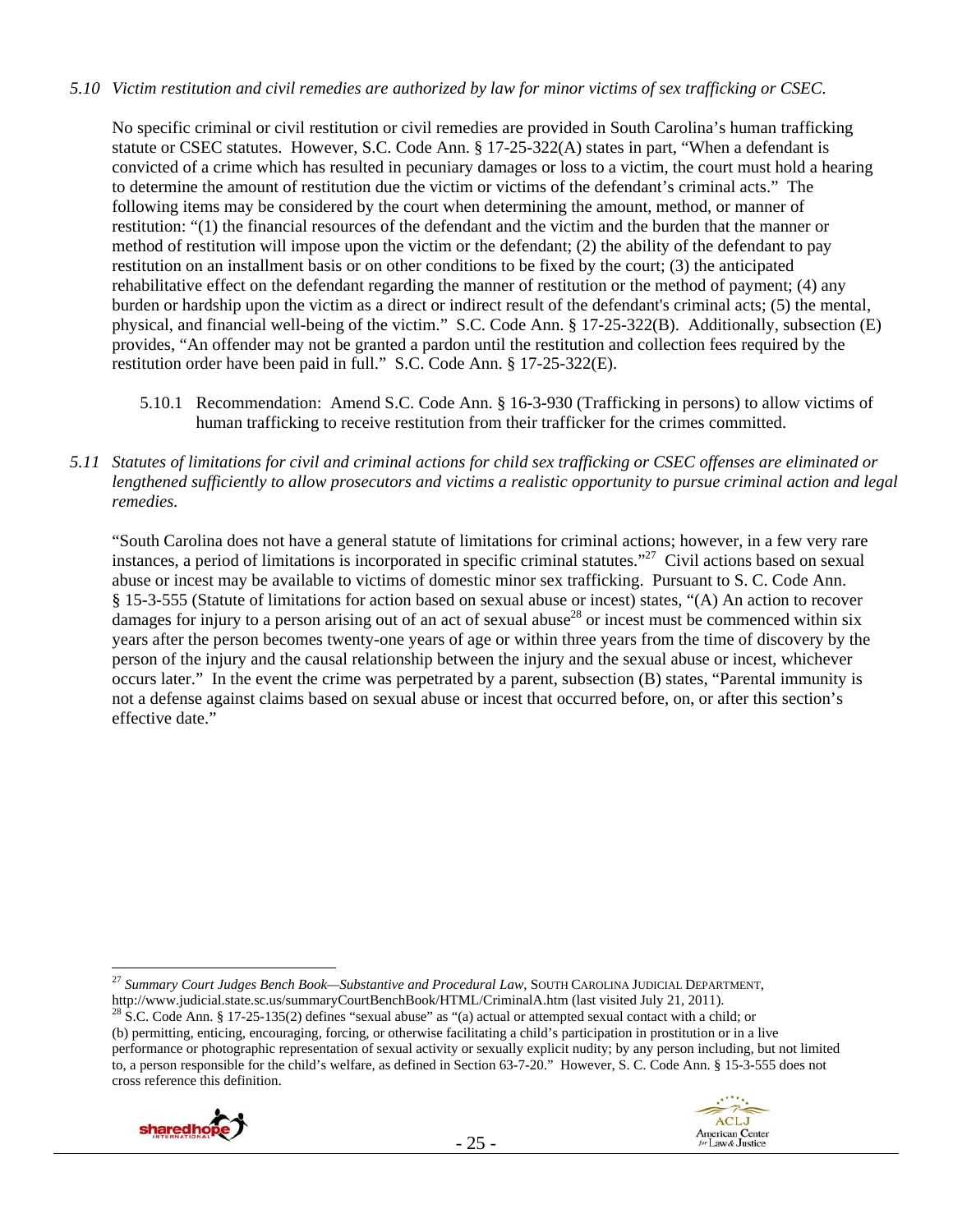## Framework Issue 6: Criminal justice tools for investigation and prosecutions

#### *Legal Components:*

- *6.1 Training on human trafficking and domestic minor sex trafficking for law enforcement is statutorily mandated.*
- *6.2 Single party consent to audiotaping is permitted in law enforcement investigations.*
- *6.3 Domestic minor sex trafficking investigations may use wiretapping to investigate the crime.*
- *6.4 Using a law enforcement decoy posing as a minor to investigate buying or selling of commercial sex acts is not a defense to soliciting, purchasing, or selling sex with a minor.*
- *6.5 Using the Internet to investigate buyers and traffickers is a permissible investigative technique.*
- *6.6 Law enforcement and child welfare agencies are mandated to promptly report missing and recovered children. \_\_\_\_\_\_\_\_\_\_\_\_\_\_\_\_\_\_\_\_\_\_\_\_\_\_\_\_\_\_\_\_\_\_\_\_\_\_\_\_\_\_\_\_\_\_\_\_\_\_\_\_\_\_\_\_\_\_\_\_\_\_\_\_\_\_\_\_\_\_\_\_\_\_\_\_\_\_\_\_\_\_\_\_\_\_\_\_\_\_\_\_\_\_*

## *Legal Analysis:*

*6.1 Training on human trafficking and domestic minor sex trafficking for law enforcement is statutorily mandated.* 

Mandated law enforcement training on domestic minor sex trafficking is not codified. However, issues related to domestic minor sex trafficking could be included within other trainings mandated by South Carolina law. Specifically, the Missing Person Information Center ("MPIC") has the responsibility of "[c]onduct[ing] statewide training sessions and seminars relative to missing and exploited children and missing persons, including, but not limited to, methods to enhance the locating of missing children and missing persons and training regarding the operation of the MPIC." S.C. Code Ann. § 23-3-260(j). "Exploited children" are defined as "children under the age of eighteen who are placed in positions where they were taken advantage of sexually because of their inability to cognitively assess or resist the contact or who were placed into these positions because of their dependency upon the offender." S.C. Code Ann. § 23-3-210(4). Therefore, domestic minor sex trafficking may be included in the "exploited children" training section of the Code.

- 6.1.1. Recommendation: Amend S.C. Code Ann. § 23-3-260(j) to specifically include training on domestic minor sex trafficking identification, interrelationships between domestic minor sex trafficking and missing and exploited children, and protocols for intervention.
- *6.2 Single party consent to audiotaping is permitted in law enforcement investigations.*

S.C. Code Ann. § 17-30-30(B) permits single party consent to audiotaping. It states, "It is lawful under this chapter for a person acting under color of law to intercept a wire, oral, or electronic communication, where the person is a party to the communication or one of the parties to the communication has given prior consent to the interception." Subsection (C) states, "It is lawful under this chapter for a person not acting under color of law to intercept a wire, oral, or electronic communication where the person is a party to the communication or where one of the parties to the communication has given prior consent to the interception."

*6.3 Domestic minor sex trafficking investigations may use wiretapping to investigate the crime.* 

Investigations related to domestic minor sex trafficking are not authorized to use wiretapping pursuant to S.C. Code Ann. § 17-30-70 (Orders authorizing interception). The offenses for which law enforcement can specifically use wiretapping are "murder (Section 16-3-10); assault and battery with intent to kill (Section 16-3- 620); kidnapping (Section 16-3-910); voluntary manslaughter (Section 16-3-50); armed robbery (Section 16-11- 330(A)); attempted armed robbery (Section 16-11-330(B)); drug trafficking as defined in Sections 44-53-370(e) and 44-53-375(C); arson in the first degree (Section 16-11-110(A)); arson in the second degree (Section 16-11- 110(B)); accessory before the fact to commit any of the above offenses (Section 16-1-40); or attempt to commit any of the above offenses (Section 16-1-80)." S.C. Code Ann. § 17-30-70(A)(1).



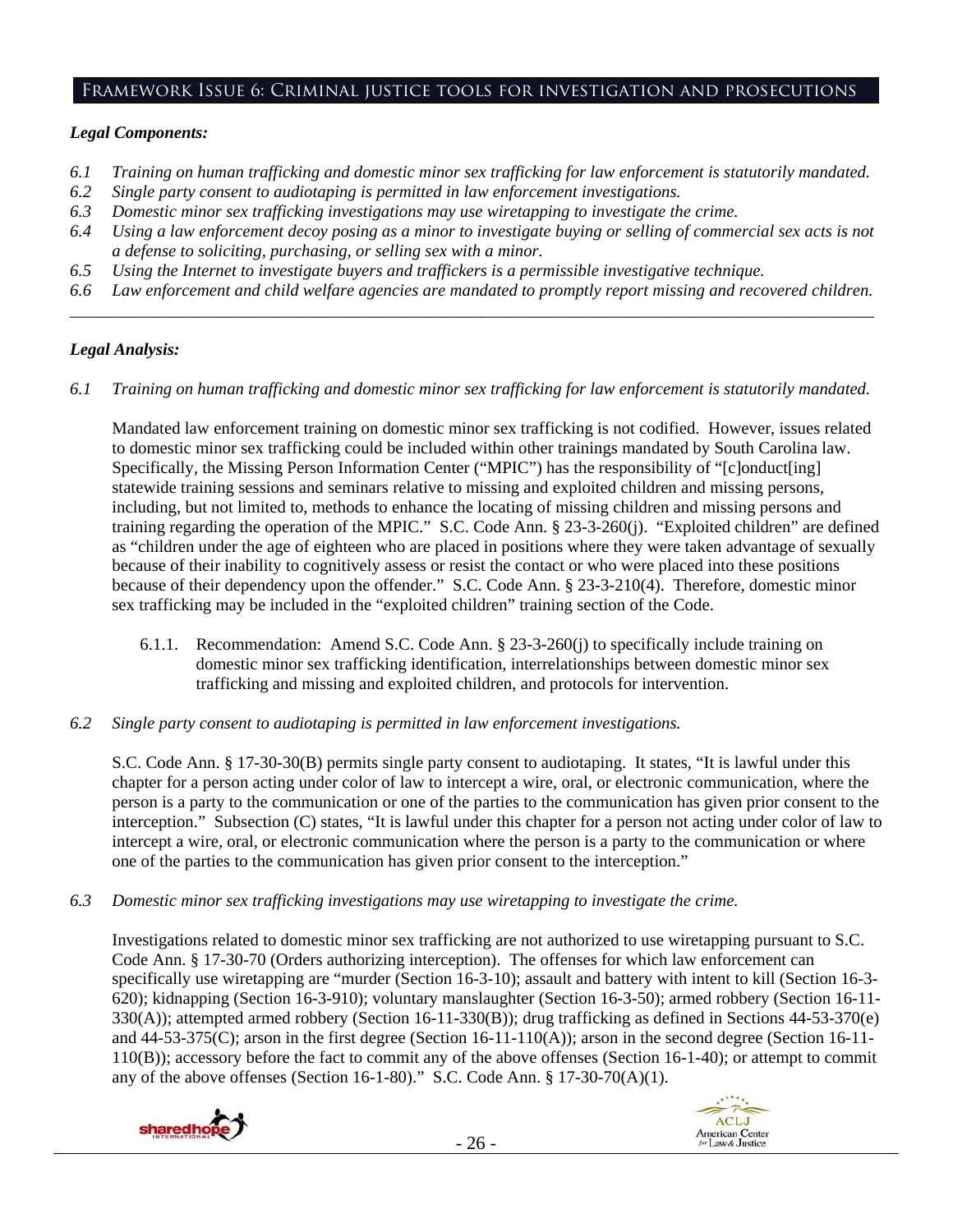Additionally, pursuant to S.C. Code Ann. § 17-30-95(A),

(A) Notwithstanding any other provision of this chapter, any agent of the South Carolina Law Enforcement Division specifically designated by the Attorney General or his designated Assistant Attorney General may intercept the wire, oral, or electronic communication if an application for an order approving the interception is made within forty-eight hours after the interception begins to occur, and the agent determines that more likely than not:

(1) an emergency exists that involves an offense provided for in Section 17-30-70 and an immediate danger of death or serious physical injury to any person or the danger of escape of a prisoner and requires that a wire, oral, or electronic communication be intercepted before an order authorizing the interception can, with due diligence, be obtained; and

(2) there are grounds upon which an order could be entered under this chapter to authorize the interception.

Therefore, since an offense authorizing emergency wiretapping must involve one of the same offenses listed for normal wiretapping investigations, domestic minor sex trafficking investigations may not use this law enforcement tactic.

- 6.3.1 Recommendation: Amend S.C. Code Ann. § 17-30-70(A)(1) to include § 16-3-930 (Trafficking in persons), § 16-15-415 (Promoting prostitution of a minor), § 16-15-395 (First degree sexual exploitation of a minor), § 16-3-810 (Engaging child for sexual performance), and § 16-3-820 (Producing, directing or promoting sexual performance by child) as offenses for which law enforcement can utilize wiretapping.
- *6.4 Using a law enforcement decoy posing as a minor to investigate buying or selling of commercial sex acts is not a defense to soliciting, purchasing, or selling sex with a minor.*

Use of a decoy is allowed under S.C. Code Ann. § 16-15-342 (Criminal solicitation of a minor). This statute specifies that it is not a defense that "the person reasonably believed to be under the age of eighteen is a law enforcement agent or officer acting in an official capacity." S.C. Code Ann. § 16-15-342(D).

- 6.4.1 Recommendation: Expand the ability of law enforcement to investigate commercial sexual exploitation crimes against children by amending S.C. Code Ann. § 16-3-930 (Trafficking in persons), § 16-15-415 (Promoting prostitution of a minor), § 16-15-425 (Participating in prostitution of a minor), § 16-15-395 (First degree sexual exploitation of a minor defined), § 16-3- 820 (Producing, directing or promoting sexual performance by child), § 16-15-387 (Employment of person under eighteen to appear in public in state of sexually explicit nudity), § 16-15-405 (Second degree sexual exploitation of a minor defined), and § 16-3-810 (Engaging child for sexual performance) to eliminate any possible defense that the "victim" was actually a law enforcement agent or officer.
- *6.5 Using the Internet to investigate buyers and traffickers is a permissible investigative technique.*

Pursuant to S.C. Code Ann. § 16-15-342(D) (Criminal solicitation of a minor), "It is not a defense to a prosecution pursuant to this section, on the basis of consent or otherwise, that the person reasonably believed to be under the age of eighteen is a law enforcement agent or officer acting in an official capacity." The solicitation could occur through the Internet, thereby allowing law enforcement to use the Internet to investigate the crime of buying or selling sex with minors.